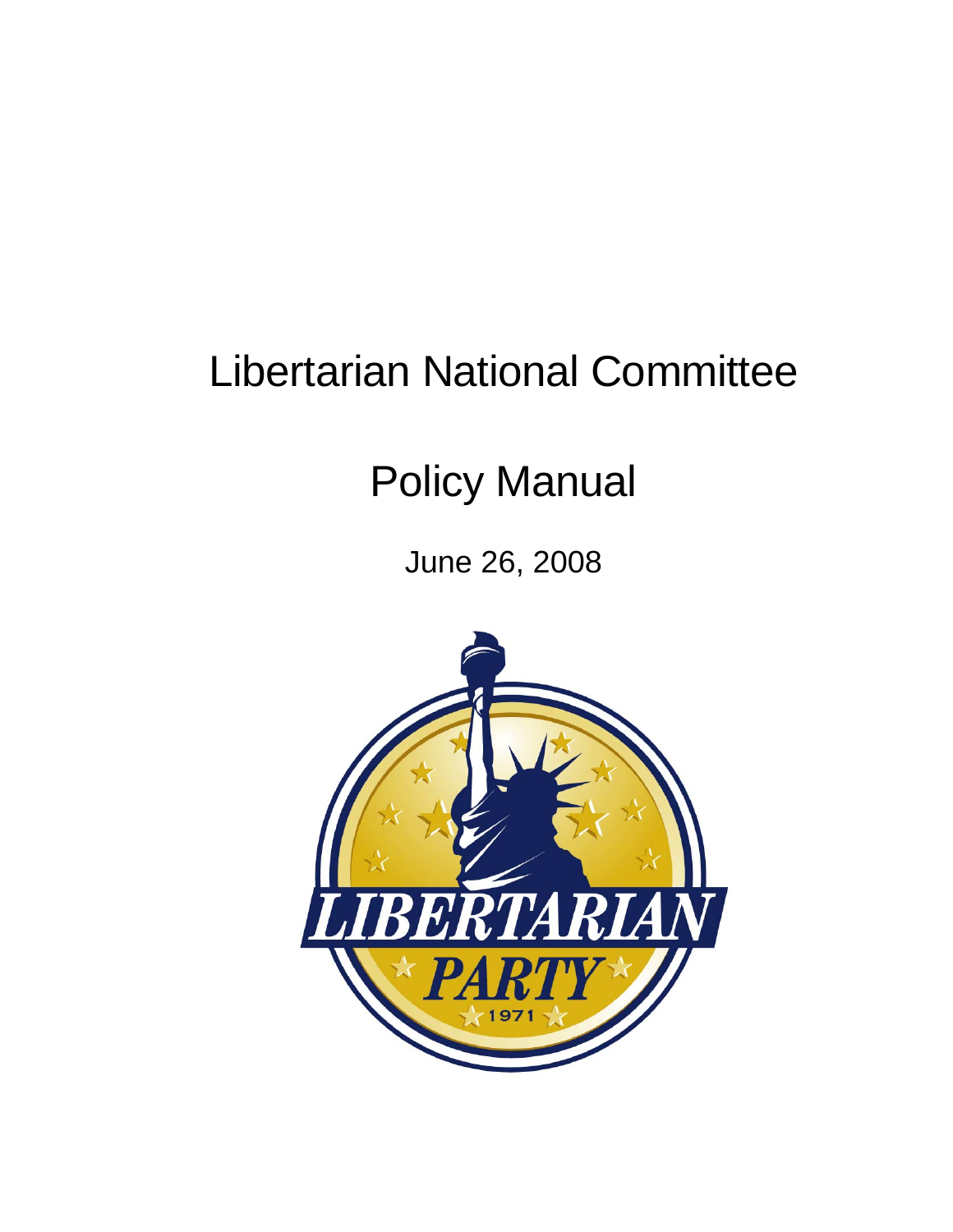# **Libertarian National Committee Policy Manual June 26, 2008**

#### **Page 2 of 44**

# Table of Contents

| <b>ARTICLE I.</b>  |                                                           |  |
|--------------------|-----------------------------------------------------------|--|
| Section 1:         |                                                           |  |
| Section 2:         |                                                           |  |
| Section 3:         |                                                           |  |
| Section 4:         |                                                           |  |
| Section 5:         |                                                           |  |
| Section 6:         |                                                           |  |
| Section 7:         | INVOLVING GOVERNMENT REGULATORY AGENCIES IN DISPUTES 9    |  |
| Section 8:         |                                                           |  |
| <b>ARTICLE II.</b> |                                                           |  |
| Section 1:         |                                                           |  |
| Section 2:         |                                                           |  |
| Section 3:         |                                                           |  |
| Section 4:         |                                                           |  |
| Section 5:         |                                                           |  |
|                    |                                                           |  |
| Section 1:         | POSITION DESCRIPTION OF NATIONAL CHAIR14                  |  |
| Section 2:         |                                                           |  |
|                    | Section 3: POSITION DESCRIPTION OF NATIONAL TREASURER  18 |  |
|                    |                                                           |  |
| Section 1:         |                                                           |  |
| Section 2:         |                                                           |  |
| Section 3:         |                                                           |  |
| Section 4:         |                                                           |  |
|                    |                                                           |  |
|                    |                                                           |  |
| Section 2:         |                                                           |  |
| Section 3:         |                                                           |  |
| Section 4:         |                                                           |  |
| Section 5:         |                                                           |  |
| Section 6:         |                                                           |  |
| Section 7:         |                                                           |  |
|                    |                                                           |  |
|                    |                                                           |  |
|                    |                                                           |  |
|                    |                                                           |  |
|                    |                                                           |  |
|                    |                                                           |  |
|                    |                                                           |  |
|                    |                                                           |  |
| Section 1:         |                                                           |  |
|                    |                                                           |  |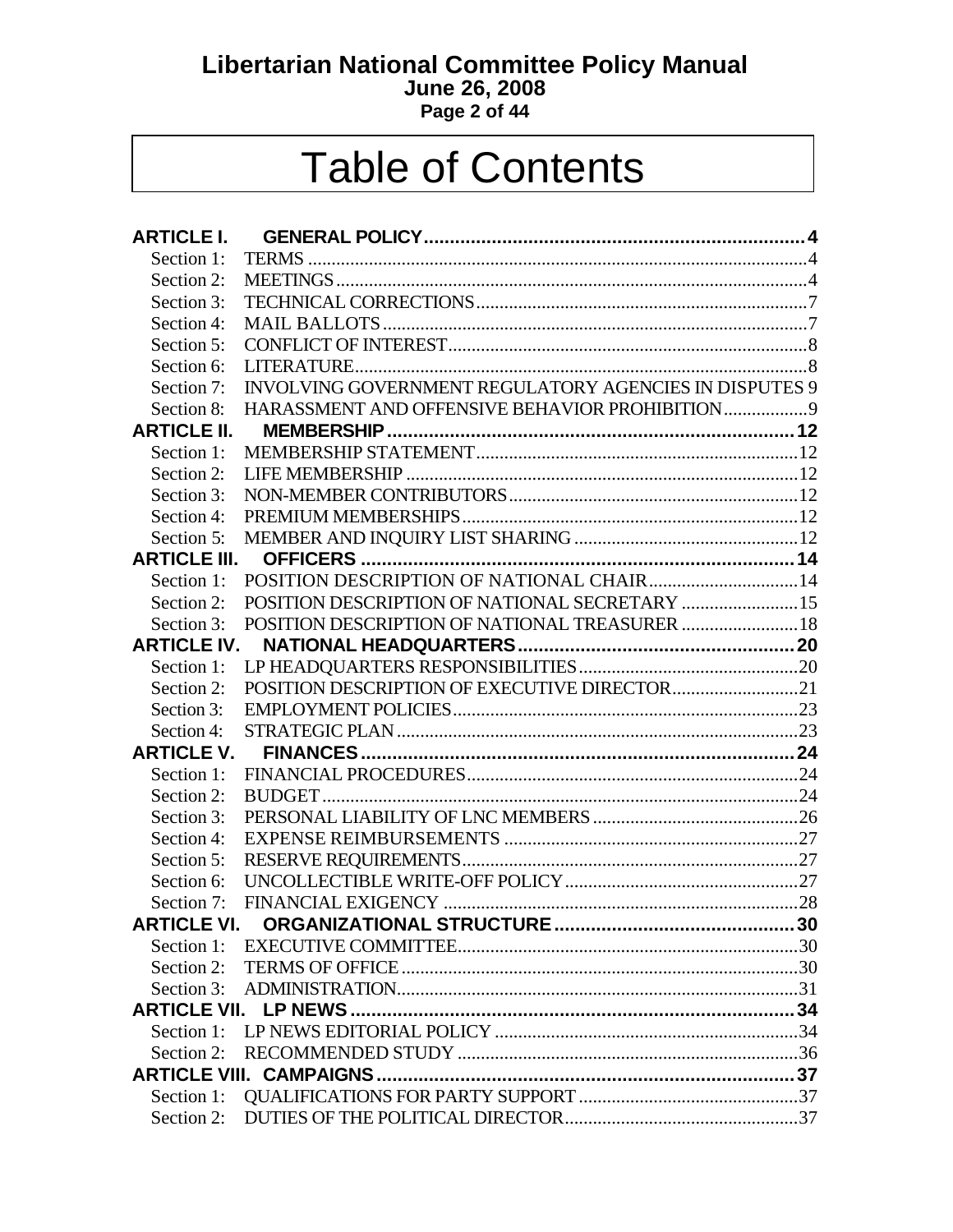#### **Libertarian National Committee Policy Manual June 26, 2008 Page 3 of 44**

|               | Section 3: LIMITATIONS ON PARTY SUPPORT FOR PUBLIC OFFICE37      |  |
|---------------|------------------------------------------------------------------|--|
|               | Section 4: LIMITATIONS ON PARTY SUPPORT FOR PARTY OFFICE38       |  |
|               |                                                                  |  |
|               |                                                                  |  |
|               |                                                                  |  |
|               |                                                                  |  |
|               |                                                                  |  |
|               | Section 1: REQUIREMENTS FOR ESTABLISHMENT OF A PROJECT 40        |  |
|               | ARTICLE X.      AFFILIATE RELATIONS ……………………………………………………………………43 |  |
|               |                                                                  |  |
| Change Log 44 |                                                                  |  |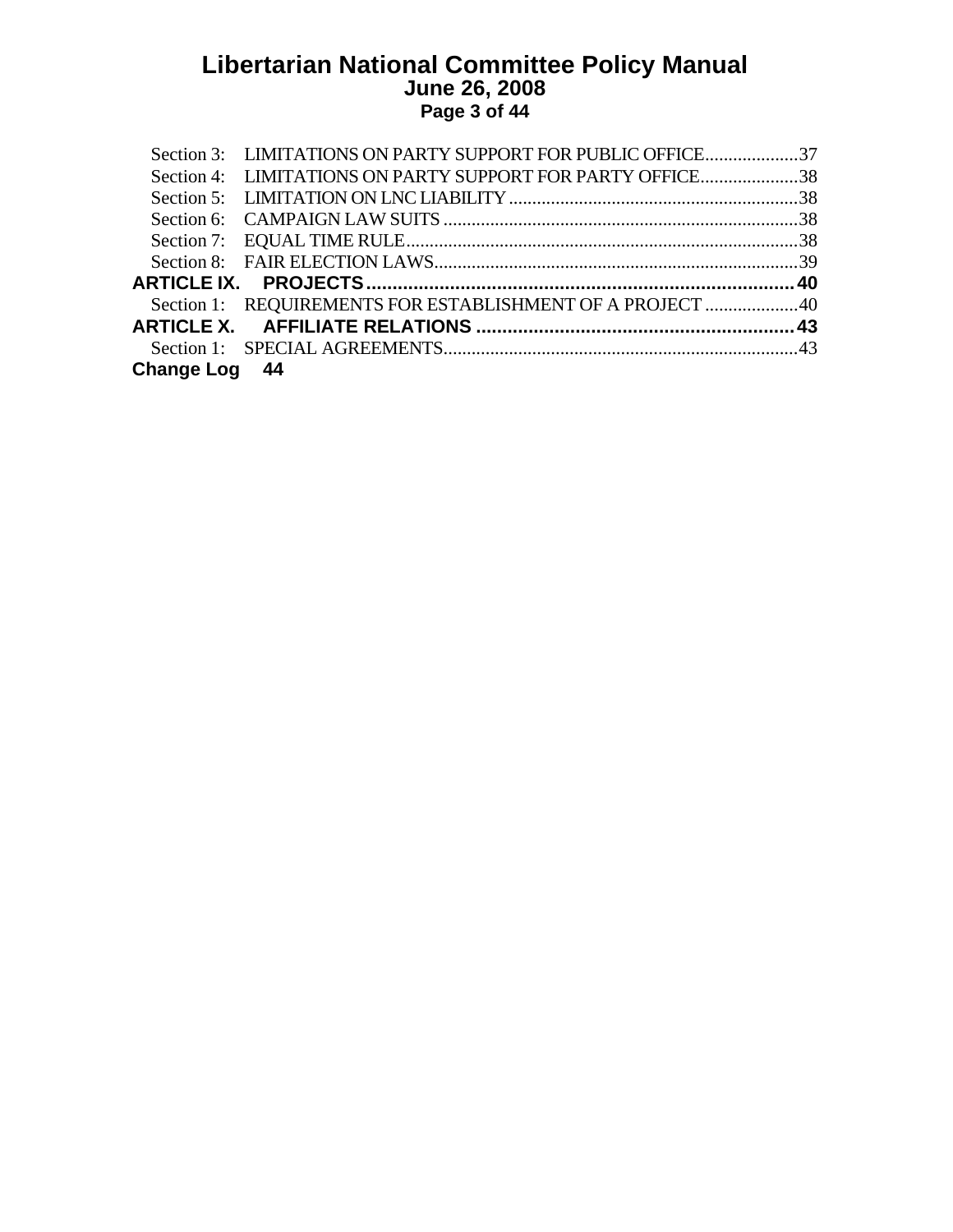## <span id="page-3-0"></span>**Libertarian National Committee Policy Manual June 26, 2008 Page 4 of 44**

# **ARTICLE I. GENERAL POLICY**

# *Section 1: TERMS*

- A. Libertarian Party is hereinafter referred to as "Party."
- B. Libertarian National Committee is hereinafter referred to as "LNC."
- C. Libertarian Party Headquarters is hereinafter referred to as "LPHQ."
- D. Libertarian Party News is hereinafter referred to as "LP News."
- E. "LNC Member" hereinafter refers to Officers, At-Large members, and Regional Representatives.
- F. "The Platform" hereinafter refers to the Platform of the Libertarian Party.

# *Section 2: MEETINGS*

A. AGENDA AND REPORTS

The agenda for each LNC meeting shall be the responsibility of the Chair. Any report that is to be presented at an LNC meeting should be submitted at least 18 days prior to the meeting, preferably in computer readable form. The agenda and all reports shall be distributed to the LNC at least 14 days prior to the meeting. The agenda shall also be posted on the LP.Org website at least seven days prior to the meeting.

B. OPEN MEETINGS

Except as expressly provided below, LNC meetings are open to Party members. However, participation is not permitted except by majority vote of the committee.

#### C. RECORDING OF MEETINGS

The Director shall be responsible for recording all LNC meetings on audio or video medium, providing a copy to the Secretary, retaining the recordings for one year at LPHQ, and making copies available to any other member upon request at cost.

#### D. ALTERNATES' PARTICIPATION

Free substitution of Alternates for Regional Representatives at LNC meetings is permitted.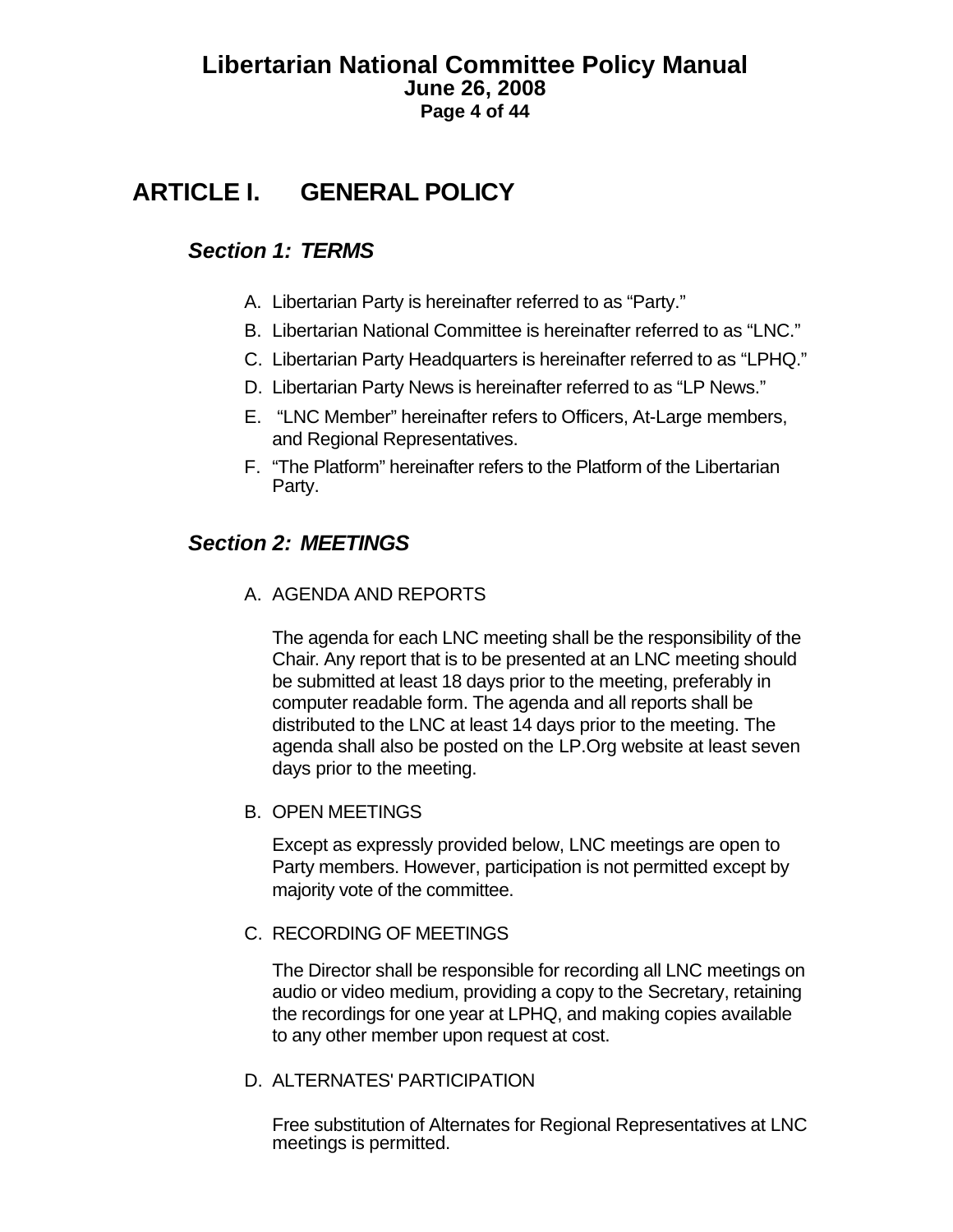# **Libertarian National Committee Policy Manual June 26, 2008 Page 5 of 44**

#### E. AGENDA

Changes in the placement of items on the agenda may be made by majority vote; this includes those items placed on the agenda by two-thirds approval.

#### F. EXECUTIVE SESSIONS

1. LIMITATION OF USE OF EXECUTIVE SESSIONS

The LNC may enter into Executive Session only in compliance with this policy.

2. PREREQUISITES TO ENTERING EXECUTIVE SESSION

Prior to entering into Executive Session, a motion must be made, seconded, and passed. The motion to enter Executive Session must list all reasons for doing so. If the list of reasons is solely comprised of the identified topics listed below, a majority of LNC members voting is required for passage. If any topic other than those listed below is given, a two-thirds vote of LNC members voting shall be required for passage.

3. IDENTIFIED TOPICS FOR DISCUSSION IN EXECUTIVE **SESSION** 

Identified topics for entering into an Executive Session shall include:

- i. Legal matters (potential, pending, or past)
- ii. Regulatory and compliance matters (potential, pending, or past)
- iii. Contractual compliance
- iv. Personnel matters (including evaluation, compensation, hiring, or dismissal)
- v. Board self-evaluation
- vi. Strategic issues (only those requiring confidentiality)
- vii. Negotiations (potential, pending, or past)
- 4. LIMITATION ON ACTION WHILE IN EXECUTIVE SESSION

No action can be taken while in Executive Session. Discussion of action which may be taken in Open Session can occur.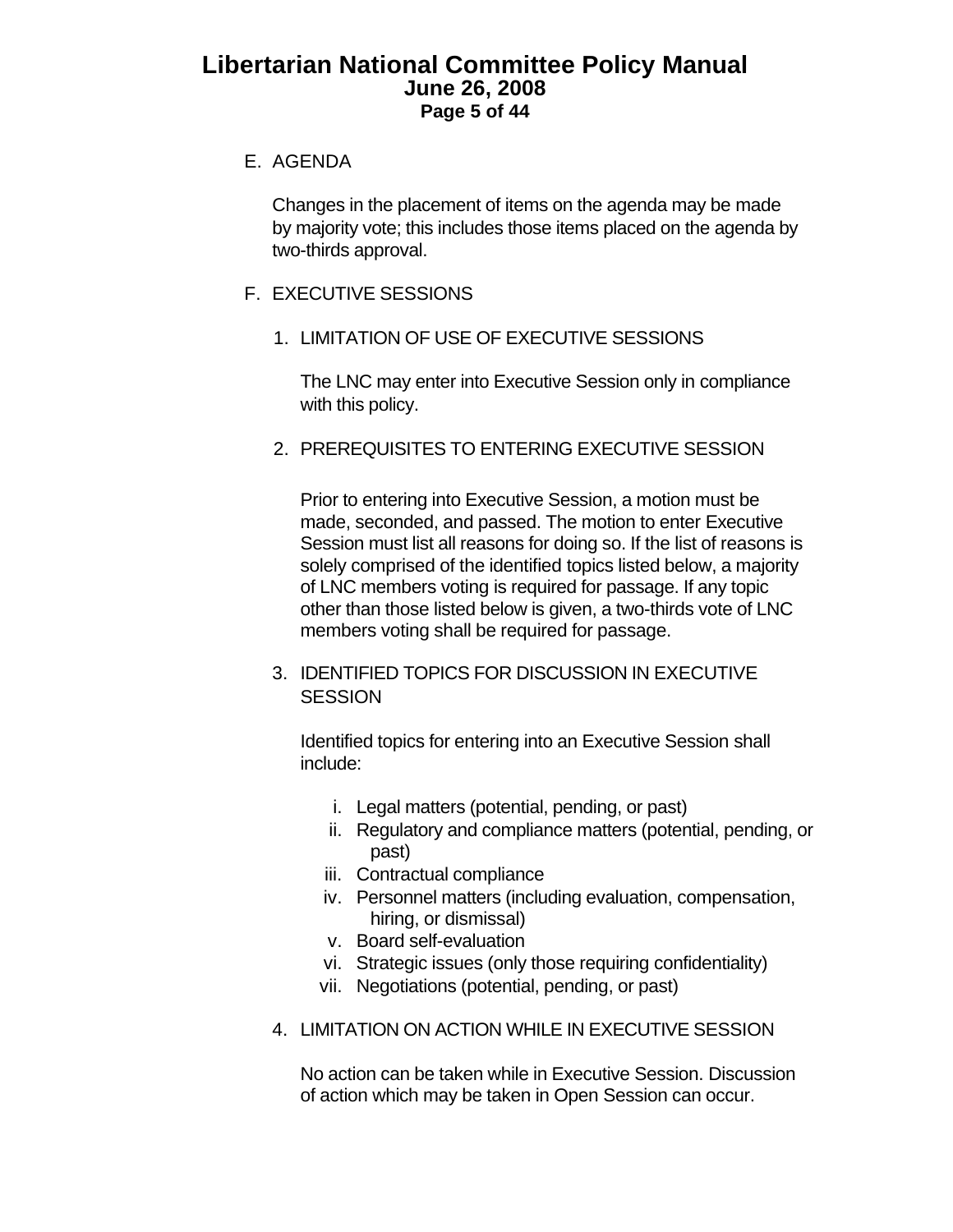## **Libertarian National Committee Policy Manual June 26, 2008 Page 6 of 44**

- 5. MINUTES AND RECORDING OF EXECUTIVE SESSIONS
	- i. With regard to Executive Sessions relating to topics i, ii, iii, iv, and v above, no recording shall be made and no minutes shall be taken.
	- ii. With regard to Executive Sessions relating to topics vi and vii above, recordings shall be made and minutes shall be taken, however, those recordings and minutes shall be only be made available to members of the LNC until such time as the LNC – by a vote of two-thirds of those LNC members present – votes to incorporate those recordings and minutes into its public records. Nothing in this section shall require the LNC to ever make these records public.
	- iii. With regard to Executive Sessions relating to topics not enumerated above, recordings shall be made and minutes shall be taken. Immediately upon return to Open Session, the LNC may either – by majority vote – treat those recordings and minutes consistent with i (destroy them) or to treat those recordings and minutes consistent with ii (to maintain them as non-public records subject to possible future release upon a vote of two-thirds of those LNC members present at a future meeting).
- 6. CONFIDENTIALITY

Without exception, LNC members are obligated to maintain complete confidentiality regarding what transpires in any Executive Session whose recordings and minutes have not been made public. The only information that may be communicated by any LNC member regarding any such Executive Session is the time it began, the time it ended, the text of the motion to go into Executive Session, and any publicly available details of the debate and voting on the motion to go into Executive Session. Any LNC member who is unwilling to commit to adhering to this policy regarding any particular Executive Session is obligated to excuse himself or herself from the entire Executive Session and to request that the Secretary notes his or her absence from the Executive Session in the minutes of the meeting.

7. BREACH OF CONFIDENTIALITY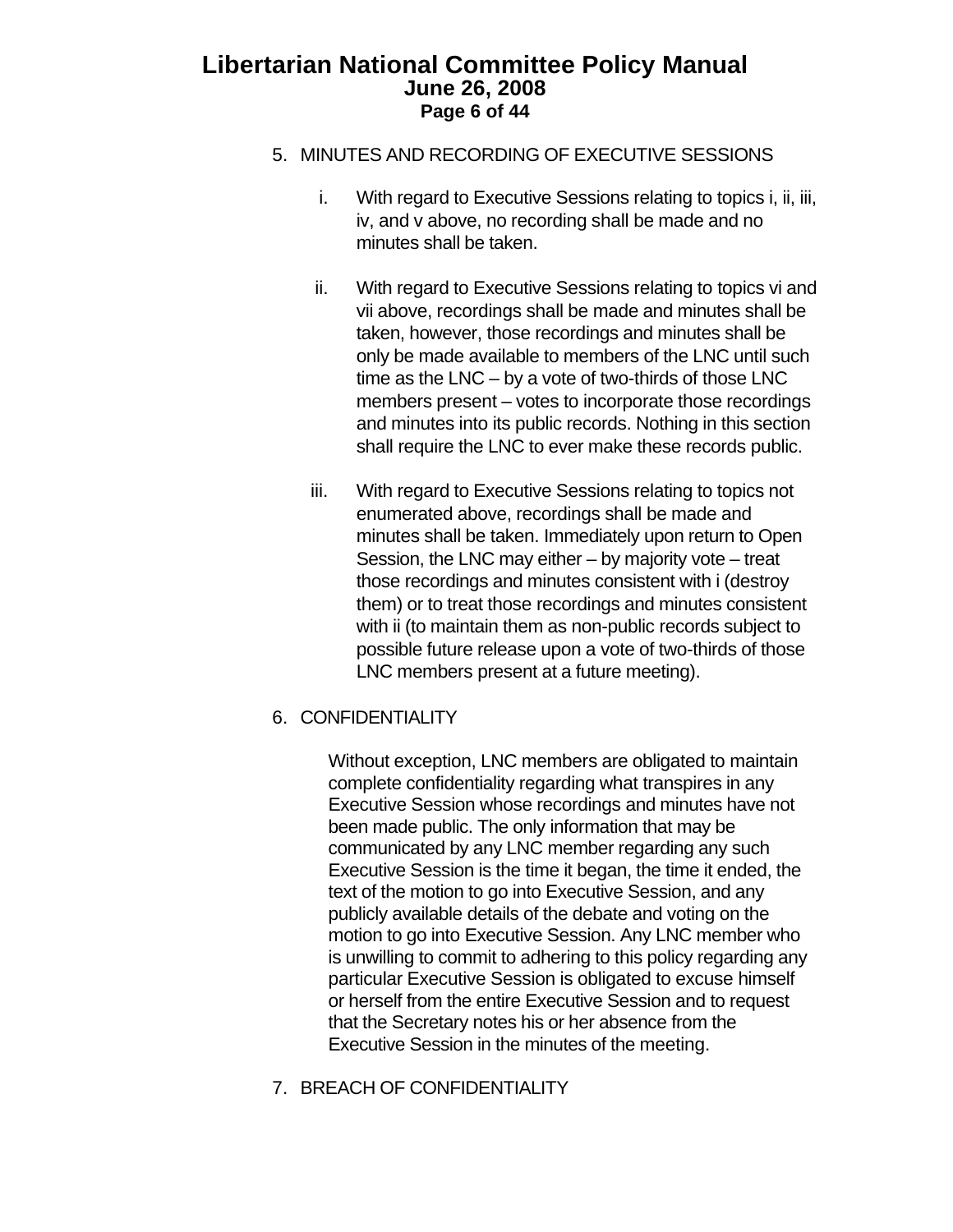# <span id="page-6-0"></span>**Libertarian National Committee Policy Manual June 26, 2008 Page 7 of 44**

Breach of this requirement of confidentiality shall be grounds of disciplinary action by the LNC without limitation except as provided for in the Bylaws. These restrictions shall not be deemed to prohibit any participant in an Executive Session from publicly disclosing information discussed in Executive Session, if: (1) compelled by legal process to do so; or (2) the same information is publicly available from other sources, not as the result of a participant's misconduct, and the participant does not reveal that it was discussed in Executive Session; or (3) the LNC, and all the participants in the Executive Session, first consent to its release.

#### 8. LIABILITY FOR BREACH OF CONFIDENTIALITY

Notwithstanding the provisions of Article V, Section 3 A, should a breach of confidentiality by an LNC member result in a liability on the part of the Party, its officers, employees, agents, or other members of the LNC, the provisions of Article V, Section 3 A shall not preclude the Party, officer, employee, agent, or member of the LNC from seeking to hold the breaching LNC member liable.

# *Section 3: TECHNICAL CORRECTIONS*

The Secretary is hereby authorized, with the approval of the Chair, to correct article, section, paragraph, and sub-paragraph designations; punctuation; and cross-references; and to make such other technical changes as may be necessary to reflect the intent of the LNC in connection with any amendments. Any such changes made are to be reported at the next LNC meeting.

# *Section 4: MAIL BALLOTS*

- A. Mail ballots shall not include accompanying argument for or against passage of the motion.
- B. Notification of a mail ballot shall be made by the Secretary by mail or by email (if the recipient has provided the Secretary with an email address).
- C. An LNC member may change his or her vote on a mail ballot,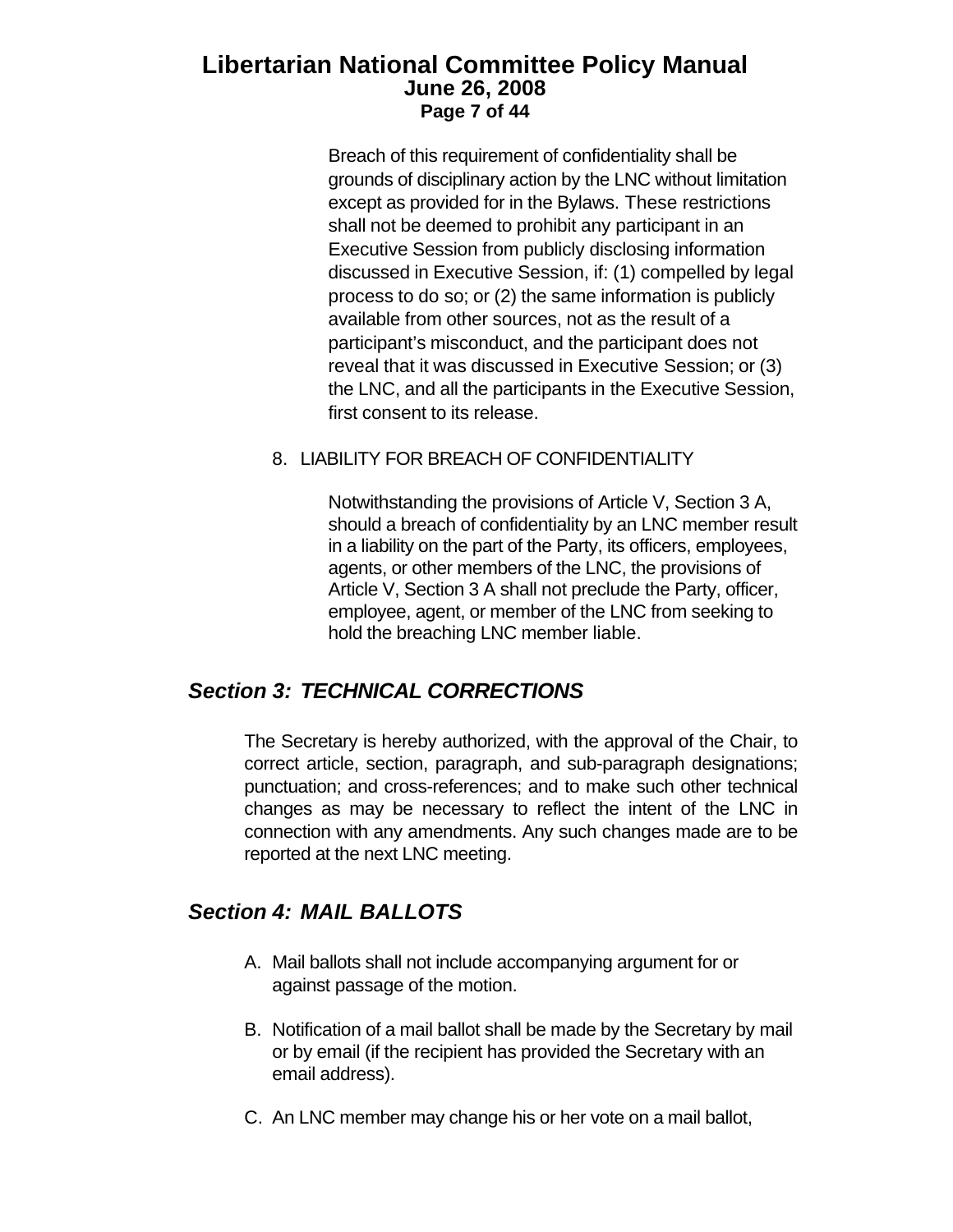## <span id="page-7-0"></span>**Libertarian National Committee Policy Manual June 26, 2008 Page 8 of 44**

provided that the change is signed, dated, and received by the Secretary by the deadline for return of ballots.

# *Section 5: CONFLICT OF INTEREST*

- A. Each LNC member and each Party officer or employee shall disclose to the LNC situations in which such person's own economic or other interests, or duties to others, might conflict with the interests of the Party in the discharge of his/her duties;
- B. Any such disclosure shall be made at the earliest opportune moment, prior to the discharge of such duties and clearly set forth the details of the conflict of interest, in a written disclosure statement provided to the Secretary. The Secretary shall note the disclosure in the minutes of the subsequent LNC meeting citing the LNC member and pertinent details needed to identify the conflict of interest.
- C. No LNC member, Party officer or employee shall: (a) transact business with the Party unless the transaction is fair and equitable to the Party; or (b) use information gained in the discharge of Party duties to the disadvantage of the Party.

# *Section 6: LITERATURE*

- A. All reprints of Party literature shall be required to show credit to the author if such credit is given on the original.
- B. All wording on material produced by the Party shall be regarded as integral to the piece, and no wording shall be added to materials after approval of their form and content by the LNC. It is understood that this requirement shall not apply to copyrights, addresses, etc.
- C. STATUE OF LIBERTY

The LNC adopts the Statue of Liberty as the appropriate graphic symbol to be used on Party materials.

D. PARTY IDENTIFICATION

All materials for public distribution will carry the designation "Libertarian Party."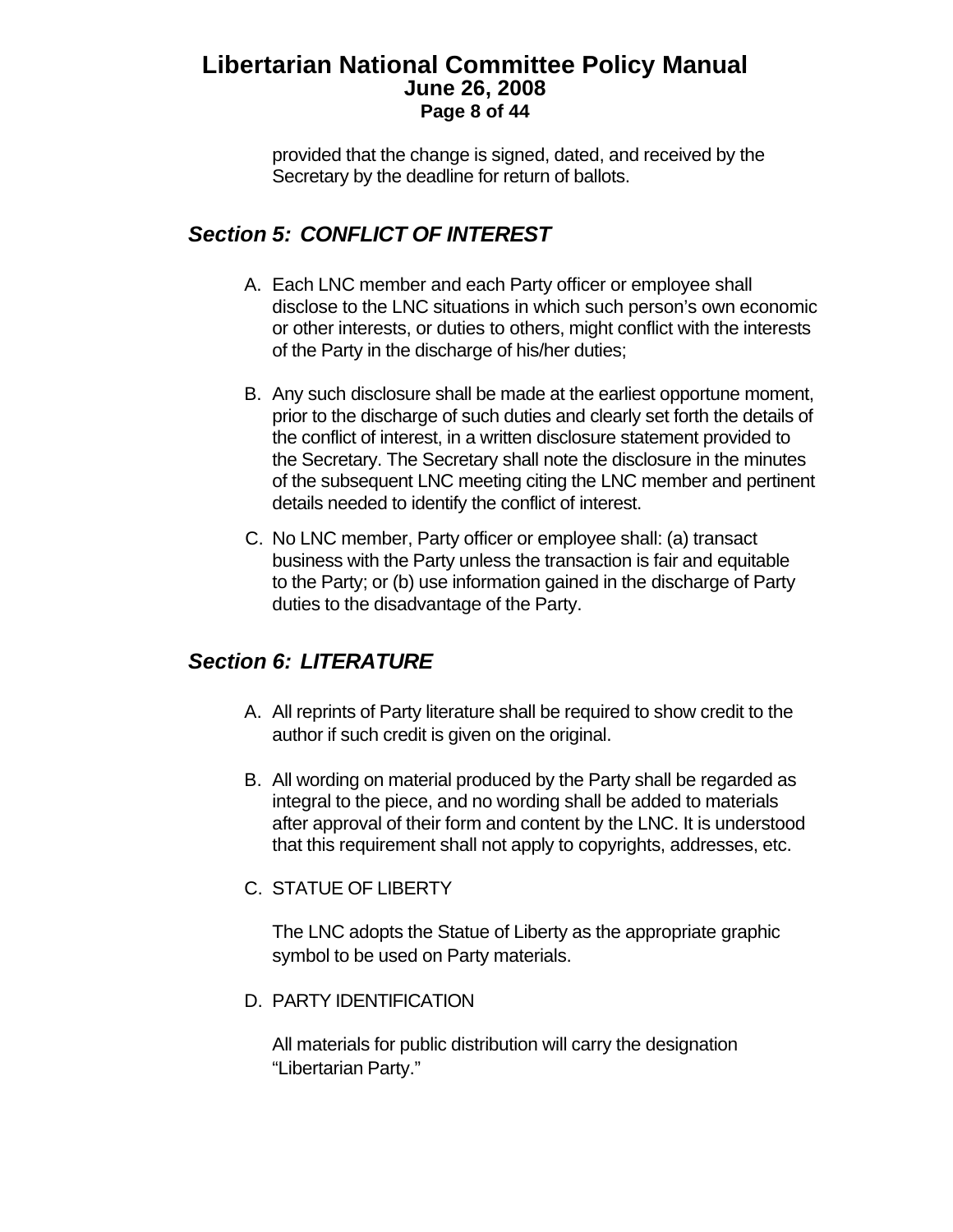## <span id="page-8-0"></span>**Libertarian National Committee Policy Manual June 26, 2008 Page 9 of 44**

# *Section 7: INVOLVING GOVERNMENT REGULATORY AGENCIES IN DISPUTES*

In accordance with the Platform – which calls for the abolition of all government regulatory agencies engaged in initiation of coercive force, including the Federal Election Commission, the Internal Revenue Service, the Immigration and Naturalization Service, and the Drug Enforcement Administration – it shall be the policy of the Party to consider any attempts to involve such agencies in disputes between individuals or organizations to constitute force as is used in the certification given by members of this Party. This policy does not pertain to use of government police and courts in defense against force or fraud.

# *Section 8: HARASSMENT AND OFFENSIVE BEHAVIOR PROHIBITION*

The Libertarian Party is founded on the key principles of liberty, responsibility, and respect. With that foundation, it is to be expected that libertarians treat each other with professional respect, thoughtful consideration, and fundamental decency. Violation of this expectation by members of the Party not only risks substantial legal penalties, it also undermines the very legitimacy of the Party and the honor of its members. Violation of this expectation by members of the LNC, whether towards other LNC members or HQ staff, is therefore especially egregious. To prevent such inappropriate behavior, the following standards must be observed:

- A. All collective deprecation, whether alluding to sex, race, color, national origin, disability, age, religion, or any other protected category, must be avoided. Every person is a unique individual, and as the Libertarian Party is the Party of Individual Liberty, this injunction should doubly apply.
- B. Sexual harassment, like other forms of harassment, is prohibited. Sexual harassment includes unwelcome sexual advances, requests for sexual favors or any other conduct of a sexual nature when: (1) submission to the conduct is made either implicitly or explicitly a condition of employment; (2) submission to or rejection of the conduct is used as the basis for an employment decision affecting the harassed employee; or (3) the harassment has the purpose or effect of unreasonably interfering with the employee's work performance or creating an environment that is intimidating, hostile or offensive to the employee.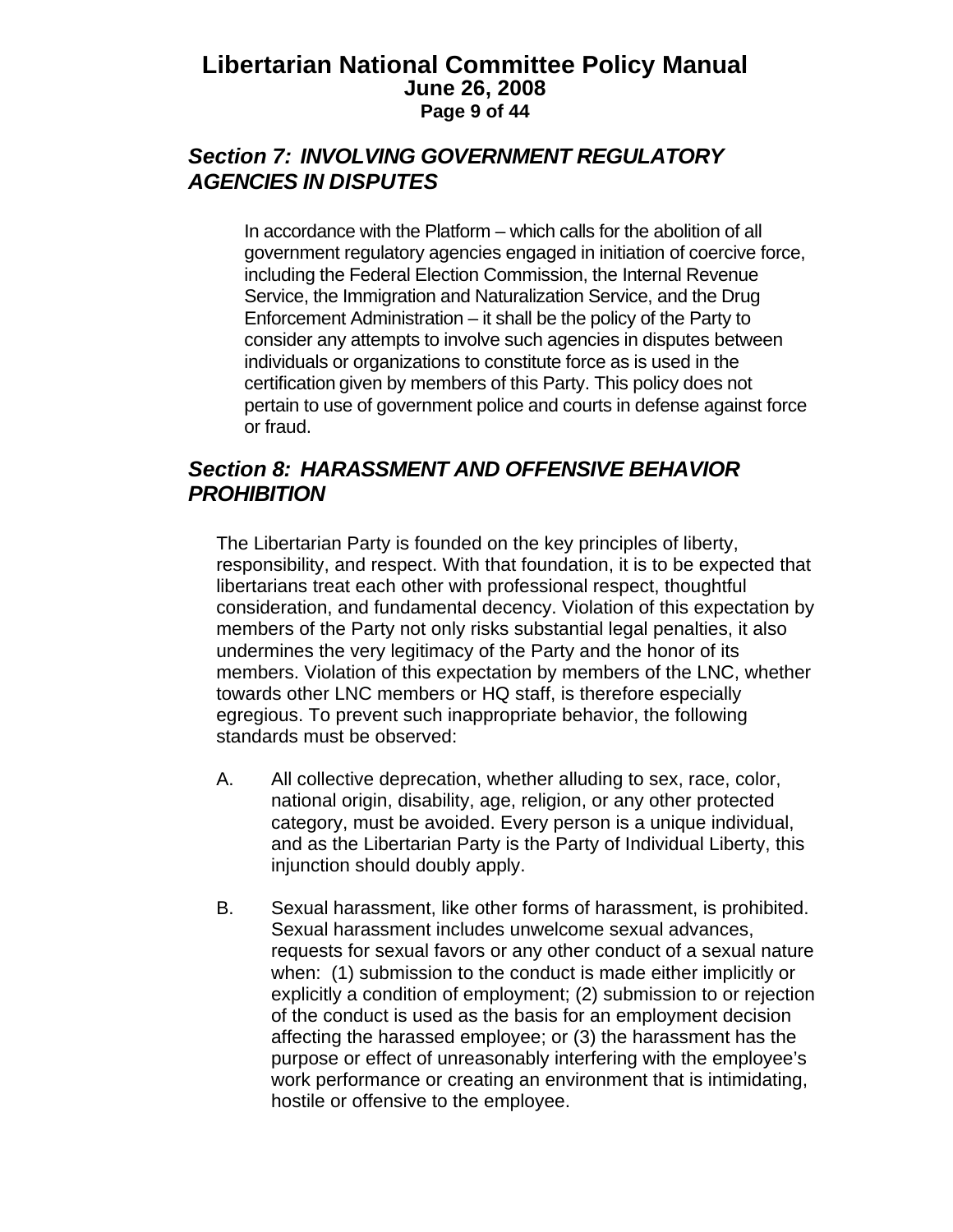# **Libertarian National Committee Policy Manual June 26, 2008 Page 10 of 44**

- C. Any behavior, whether verbal or physical, that clearly offends a reasonable person – libertarian or not – must be avoided. Libertarianism is a philosophy of respect for the individual, and must not be presented as being in harmony with behavior generally regarded as offensive.
- D. Any interaction which might be interpreted as abusing the apparent employer-employee relationship must be avoided. This applies to interactions of LNC members with staff, and is to be extended to interactions with any consultant hired by the LNC.

You must exercise your own good judgment to avoid any conduct that may be perceived by others as harassment. The following conduct could constitute harassment:

- unwanted physical contact
- racial or sexual epithets
- derogatory slurs
- off-color jokes
- sexual innuendoes
- unwelcome comments about a person's body
- $\cdot$  propositions
- **•** leering
- unwanted prying into a person's private life
- graphic discussions about sexual matters
- suggestive behavior, sounds, gestures or objects
- $\cdot$  threats
- derogatory posters, pictures, cartoons or drawings

As a rule of thumb, if you think it might be offensive, it probably is.

Toward ensuring that all LNC members are thoroughly familiar not only with this policy but also the ramifications of it, they must participate in a standard program of exposure to the issues raised by these concerns. The Chair is responsible to select the content of this training program, in consultation with Counsel, and participation should be arranged at the earliest practicable opportunity after the person becomes an LNC member.

Any agreement that the LNC enters into with an affiliate must stipulate that the affiliate incorporate the principles set forth in the policy.

Any violation of this policy should be brought to the attention of the Chair, or the Chairman of the Judicial Committee. In response to every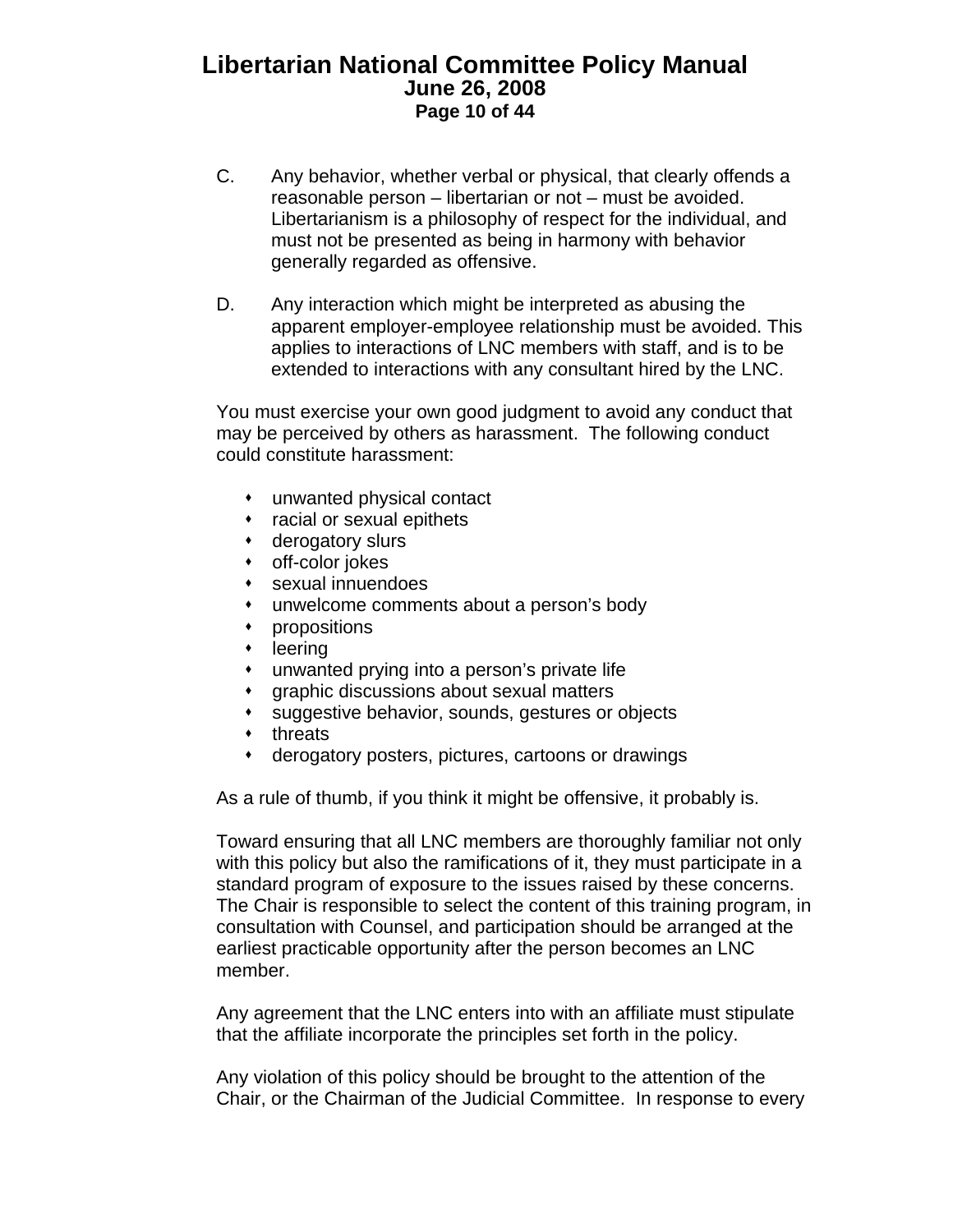# **Libertarian National Committee Policy Manual June 26, 2008 Page 11 of 44**

complaint, LNC will take prompt and necessary steps to investigate the matter and will protect the individual's confidentiality, as much as possible, recognizing the need to thoroughly investigate all complaints. LNC will take corrective and preventative actions where necessary. LNC will not retaliate against any individual who in good faith brings a complaint to the attention of LNC or participates in an investigation regarding a complaint. Any employee who violates this policy is subject to discipline, up to and including discharge.

Violations of this policy may result in disciplinary action against the perpetrator including removal from the LNC.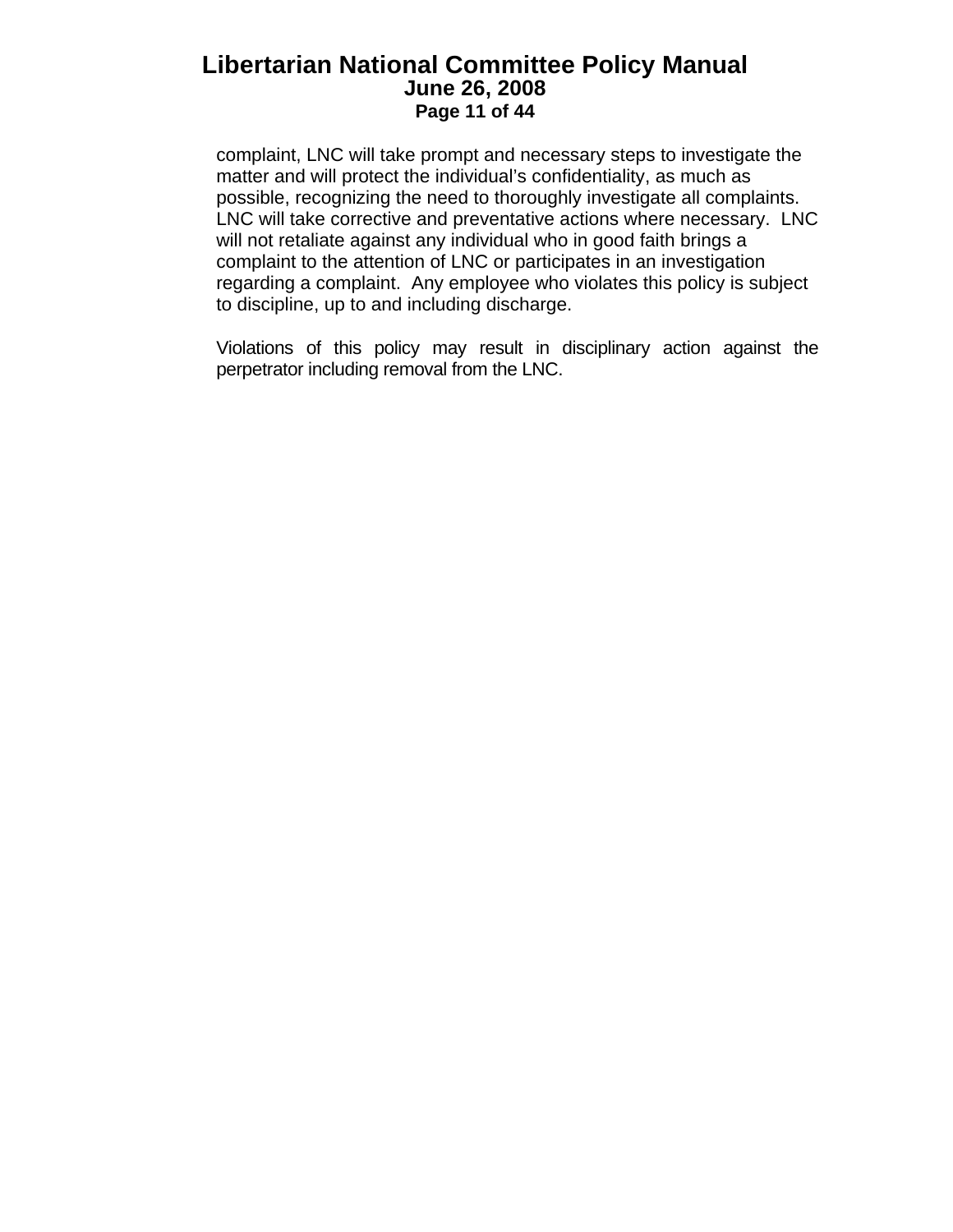# <span id="page-11-0"></span>**ARTICLE II. MEMBERSHIP**

# *Section 1: MEMBERSHIP STATEMENT*

Membership forms produced by the LNC shall include a membership statement that meets the requirements of Article 7, Section 1 of the Party Bylaws. Any new wording for the membership statement shall be subject to the same review process as all other Party Literature. A list of wordings which have been approved for use in Party literature shall be maintained at the National office.

# *Section 2: LIFE MEMBERSHIP*

A member who contributes \$1000 during any twelve-month period shall be granted life membership in the Party. Also, honorary life membership may be granted by a two-thirds vote of the LNC.

# *Section 3: NON-MEMBER CONTRIBUTORS*

Non-member contributors shall be provided all benefits provided to members, except for those rights specifically granted only to members by the Party Bylaws or this Policy Manual.

# *Section 4: PREMIUM MEMBERSHIPS*

The LNC may establish premium membership levels, including the contributions required for each level and the benefits received.

#### *Section 5: MEMBER AND INQUIRY LIST SHARING*

In an effort to provide support to state affiliates, the LNC sets forth the following guidelines for data sharing:

- A. For the purposes below, "constituent" is anyone who has paid money to the LP in the past, regardless of whether or not they signed the oath, along with all individuals who have requested information from the national party (aka inquiries).
- B. LNC-HQ will provide all officially recognized affiliates with a list of constituents residing in the area covered by that affiliate.
- C. The list will include the following data elements:
	- 1. A Unique ID to be provided by LNC-HQ
	- 2. The constituent's First, Middle (if provided) and Last Name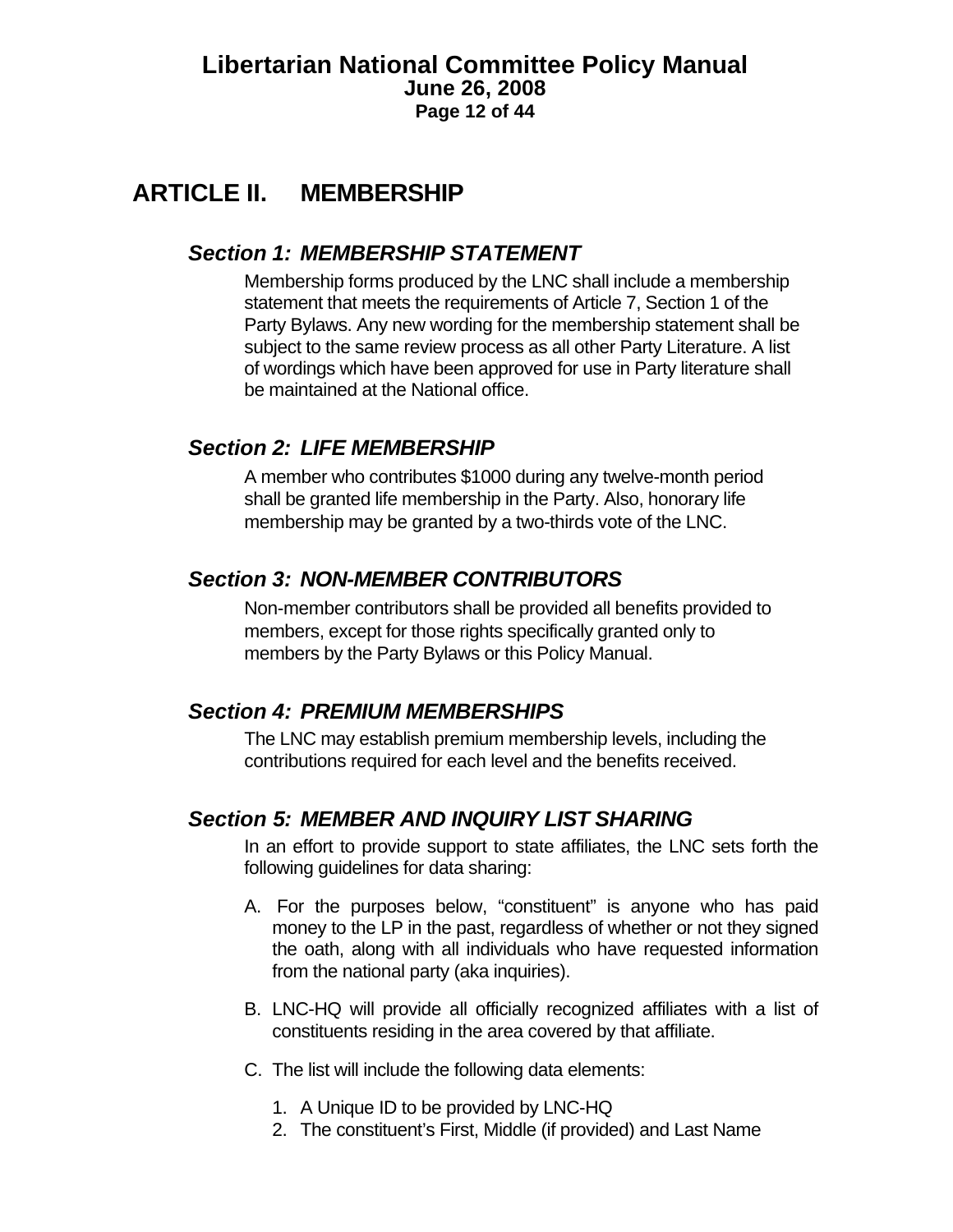## **Libertarian National Committee Policy Manual June 26, 2008 Page 13 of 44**

- 3. The postal address on file to which the LNC-HQ sends postal mail.
- 4. A home and work phone and email address if the constituent has provided such information to LNC-HQ
- 5. The county the constituent lives in, if that information can be obtained via commonly available sources within reasonable cost.
- 6. The constituent's Join and Expiration Dates, if they are, or were, a member or subscriber.
- 7. The LNC-HQ's donation classification level (basic, life, etc)
- *8.* Indication if the constituent has signed the certification or not.
- D. The LNC-HQ may, at its discretion, provide additional data elements. However it is under no obligation to do so.
- E. The LNC-HQ will make this list available within the first 5 business days of the month to the Chair of the affiliate, or his designee
- F. Only the Chair of an affiliate may request that additional people receive copies of the constituent list. HQ will establish and publish formal procedures for state chairs to follow in this regard.
- G. The LNC-HQ will endeavor to provide the list in the file format requested (PDF, Excel, CSV, etc), but is under no obligation to do so, as it cannot guarantee that all file formats will always be available.
- H. Should the LNC-HQ desire to change the quantity or order of the data elements, it will provide one month's notice of such change.
- I. The LNC-HQ makes no further guarantees regarding the format, method of delivery or structure of the data.
- J. All official communications regarding the database export format will be made via the state chairs e-mail list and a moderated database announce e-mail list to be administered by the LNC and that it is the responsibility of the affiliate chair to make sure the appropriate database contacts are on the database announce e-mail list.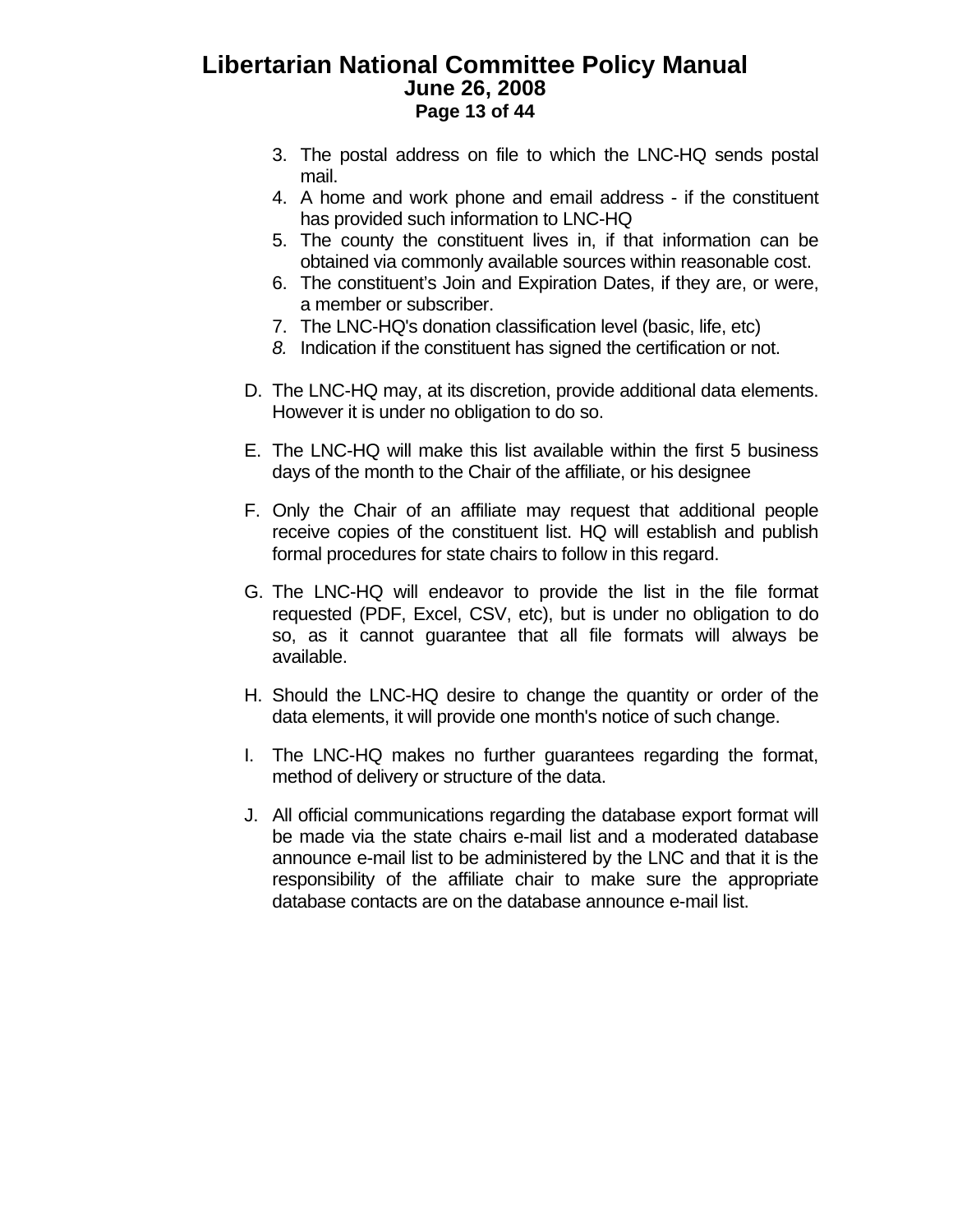# <span id="page-13-0"></span>**ARTICLE III. OFFICERS**

# *Section 1: POSITION DESCRIPTION OF NATIONAL CHAIR*

- A. The Chair serves as the presiding officer of the LNC and of all National Conventions and, in that capacity:
	- 1. guides the deliberations and activities of the LNC according to Party Bylaws, convenes an LNC meeting according to the Party Bylaws, serves as a full voting member of the LNC and serves as a nonvoting member of all committees appointed by the LNC;
	- 2. guides the deliberations and activities of National Conventions according to the Party Bylaws and adopted Convention Rules.
- B. The Chair serves as chief executive officer of the Party, reporting to the LNC, and in that capacity:
	- 1. is responsible, along with the LNC, for ensuring the direction and management of activities, affairs, properties, and funds of the Party is consistent with the Party Bylaws and LNC policies;
	- 2. is responsible for recommending Policies, Plans, Programs and Projects to the LNC and, once approved, for their direction and accomplishment;
	- 3. ensures the development of proposed operating income and expenditure budgets and approves all contracts of over \$7,500 prior to any commitment of the Party to the contracts;
	- 4. makes appointments, subject to Party Bylaws and LNC policies.
- C. The Chair represents and serves as the chief spokesman of the Party as appropriate, including:
	- 1. representing the Party to the public, including the business community, media, other political and educational organizations, government agencies, and elected officials;
	- 2. planning and directing all investigations and negotiations pertaining to cooperative efforts of the Party with non-libertarian political organizations and the acquisition or sale of major assets;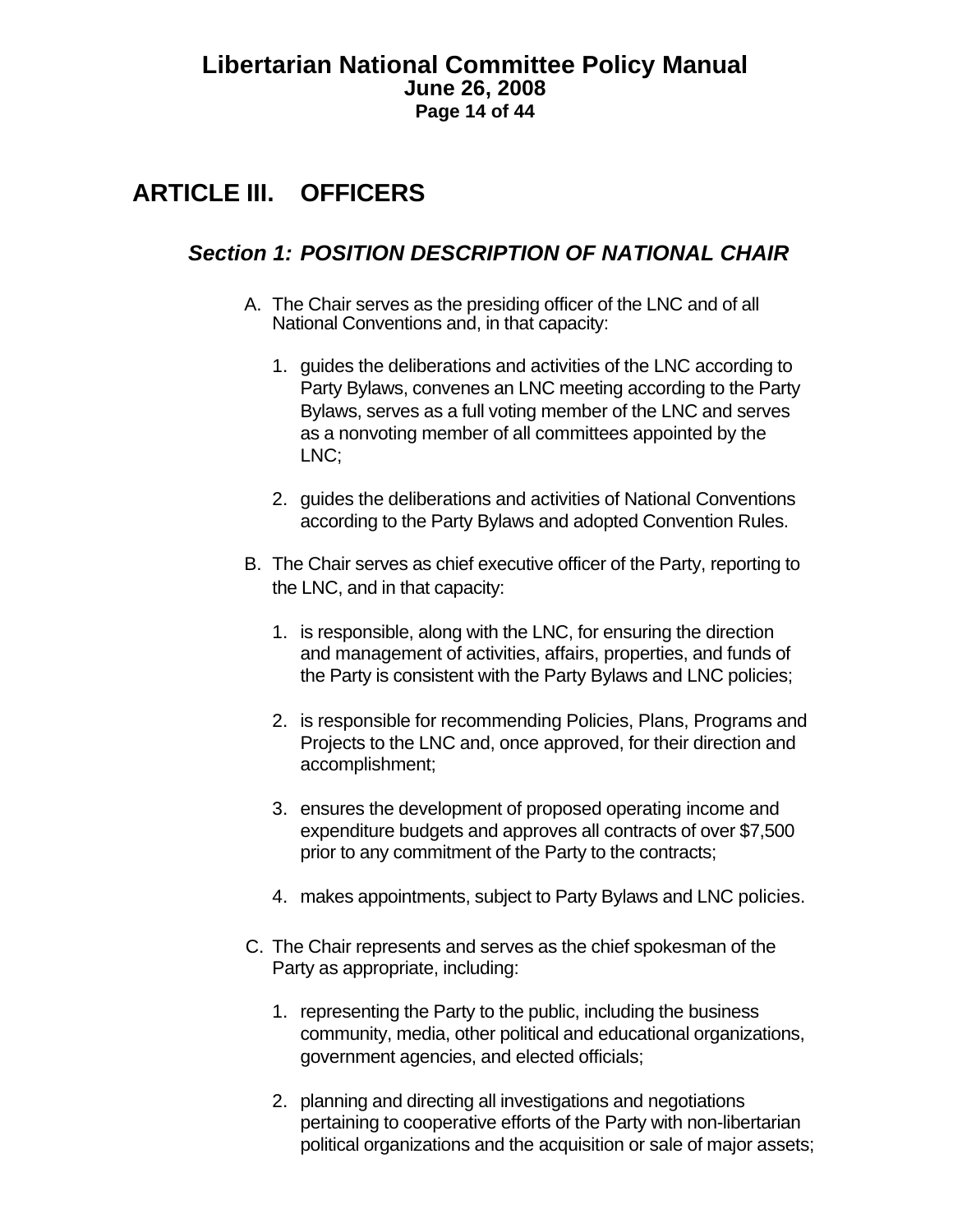# <span id="page-14-0"></span>**Libertarian National Committee Policy Manual June 26, 2008 Page 15 of 44**

- 3. maintaining systems of internal and external communication, including providing a monthly chair's report to all LNC members.
- D. The Chair supervises the Executive Director and LPHQ including:
	- 1. prescribing specific limitations on the authority of LPHQ management;
	- 2. appointing and employing the Executive Director with the advice and consent of the LNC, subject to the right of the LNC to discharge the Director at any time by majority vote;
	- 3. providing advice and consent to the Executive Director on the appointment, employment, and termination of all LPHQ personnel;
	- 4. ensuring the adequacy of the services provided by LPHQ to the LNC and its subcommittees, the Party, its affiliates and their campaign committees.
- E. At any time when there is no duly appointed Executive Director, the Chair shall assure that all responsibilities of the Executive Director are adequately met. The Chair may either personally meet each such responsibility or explicitly assign each such responsibility to another individual.

# *Section 2: POSITION DESCRIPTION OF NATIONAL SECRETARY*

A. The Secretary shall take minutes of all LNC meetings. Draft minutes for LNC meetings scheduled as face-to-face meetings involving travel to a single site shall be mailed or emailed to all LNC members not more than 30 days after each meeting. Draft minutes for conference calls (or meetings by video conference or other technology that permits remote access) shall be mailed or e-mailed to all LNC members not more than 10 days after each meeting.

The Secretary shall include a brief synopsis of debates and discussions concerning all motions, amendments, and subsequent votes.

B. PROMOTION OF MINUTES FROM DRAFT TO OFFICIAL BETWEEN MEETINGS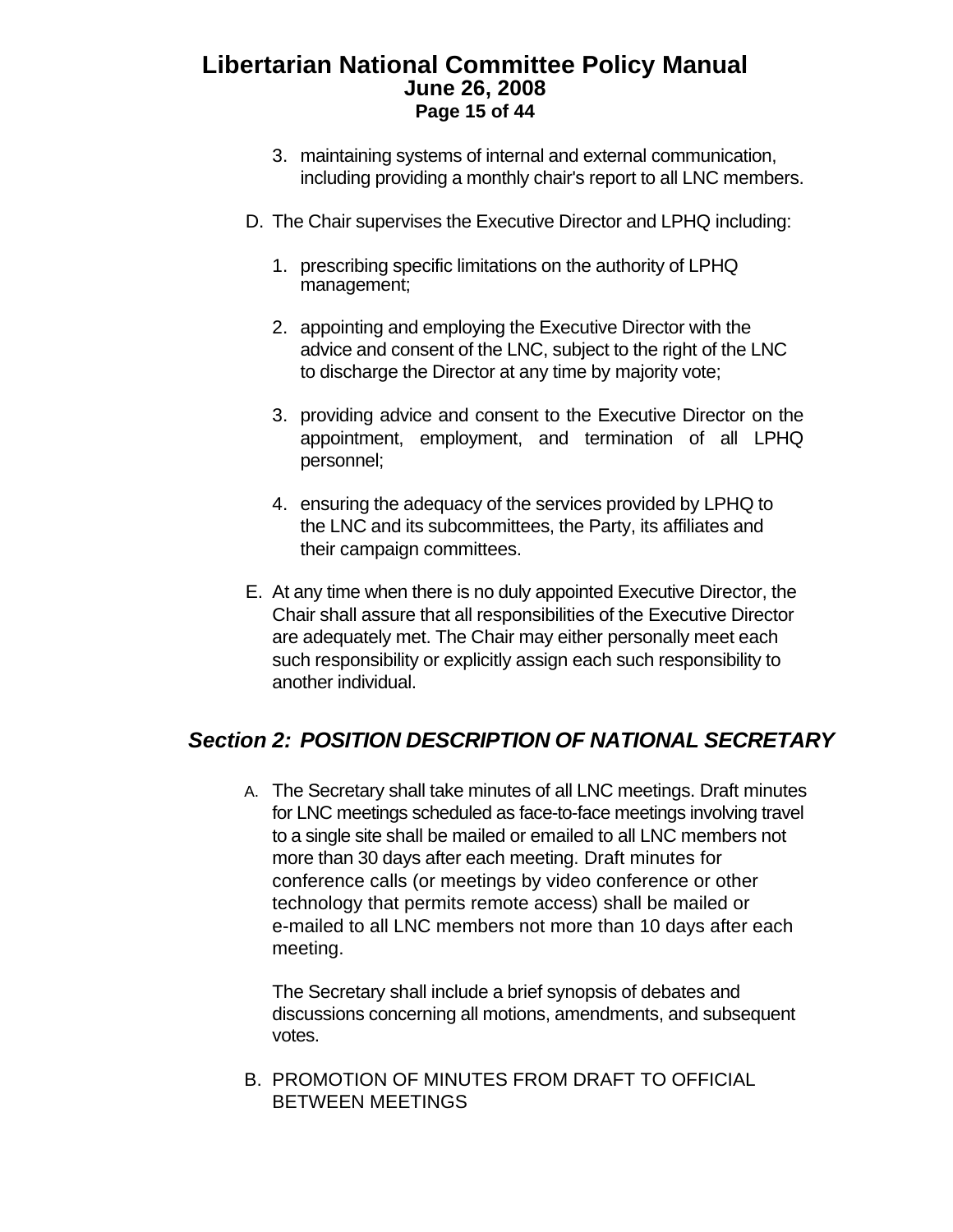## **Libertarian National Committee Policy Manual June 26, 2008 Page 16 of 44**

Meeting minutes for face-to-face LNC meetings may be promoted from draft status to official during the time between LNC meetings as follows:

Whenever successive LNC meetings, excluding conference calls, are scheduled more than 70 days apart, attendees may submit corrections, clarifications and changes to the draft minutes for the Secretary's consideration within 45 days of the meeting. The Secretary shall distribute an updated version of the draft minutes not later than14 days prior to the subsequent meeting which reflects the content the Secretary deems appropriate.

The updated version shall be deemed official if no LNC member challenges the content to the Secretary before 10 days in advance of the next meeting. These provisions are void if the Secretary fails to distribute the draft minutes within 30 days after the initial meeting, or fails to distribute an updated version as described above.

C. PROMOTION OF MEETING MINUTES FOR CONFERENCE CALLS FROM DRAFT TO OFFICIAL

Meeting minutes for conference calls may be promoted from draft status to official as follows:

Assuming the Secretary mails or e-mails minutes from a conference call within 10 days of the conference call to LNC members as prescribed above, members shall have until 15 days after the conference call to submit requests to the Secretary for changes, alterations and corrections to the minutes.

If the Secretary then resubmits a version to the LNC by 20 days after the conference call, that version shall be deemed official on the 27th day following the conference call if neither the Secretary nor Chair receives any objection from any member of the LNC.

These provisions are void if the Secretary fails to distribute an initial version within 10 days.

In the event these provisions fail to produce official minutes for conference calls, the following face-to-face LNC meeting will address the minutes in question.

D. The Secretary shall prepare the official record of convention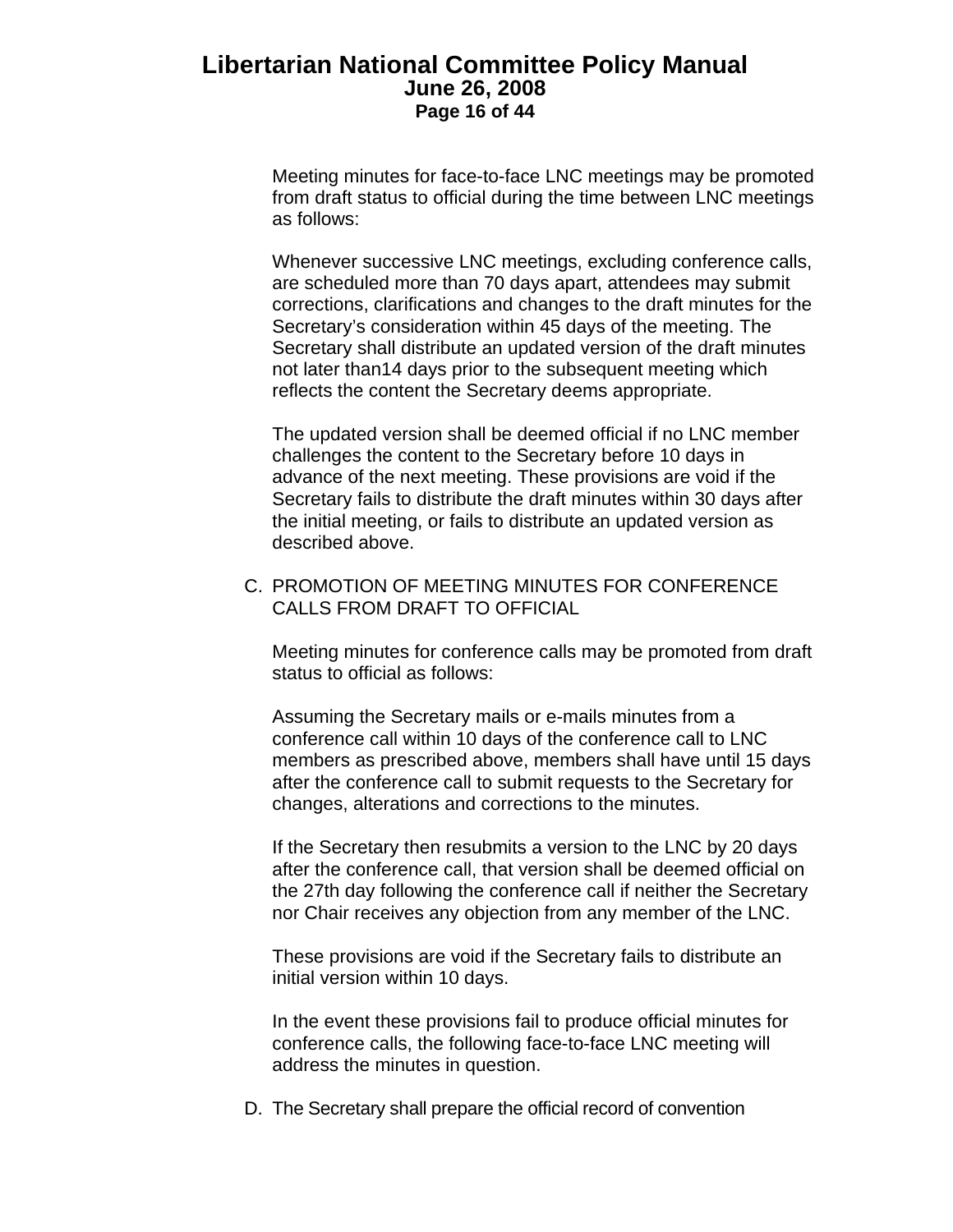## **Libertarian National Committee Policy Manual June 26, 2008 Page 17 of 44**

business, including adopted changes to the Platform and Bylaws, committee reports, resolutions, and the records of voting for offices, for approval by the LNC.

E. ARCHIVING OF MINUTES

The Secretary shall send an official copy of meeting, conference call, and convention minutes to staff within 14 days of the promotion of those minutes from draft to official status. Staff shall post all official minutes to an archive section on the LP.Org website.

- F. The Secretary shall maintain a complete copy of this Policy Manual.
- G. The Secretary shall assure that LNC members, alternates, and state chairs shall receive copies of the Bylaws and Platform after each convention.
- H. The Secretary shall assure that LNC agendas, minutes, mail ballots, resolution updates, and other supporting material shall be sent without charge to all LNC members, alternates, and committee chairs, as well as to any state chair that requests them. Any Party member may obtain these materials at his or her own cost. A list of such material shall be available from LPHQ on request and may be periodically sent to state chairs and/or advertised in the LP News.
- I. The Secretary shall enter into the minutes of an LNC meeting the exact text of any disclosure statement read at that meeting by an LNC member, officer, or employee making a disclosure pursuant to Article I, Section 5.
- J. PROCEDURES FOR ALLOCATION OF CONVENTION **DELEGATES** 
	- 1. No later than the last day of April in the year following a Presidential election, the Secretary shall distribute to each affiliate party the Presidential vote totals which the Secretary proposes to use for purposes of delegate allocation for National Conventions as provided for in the Bylaws. If any Party member seeks a modification of the vote totals proposed by the Secretary, the member shall file with the Secretary a written request to modify the totals along with any documentation supporting the request no later than the last day of May of the same year. The Secretary shall review all such requests to modify the Presidential vote totals and distribute a final allocation of delegates based on Presidential vote totals no later than the last day of July of the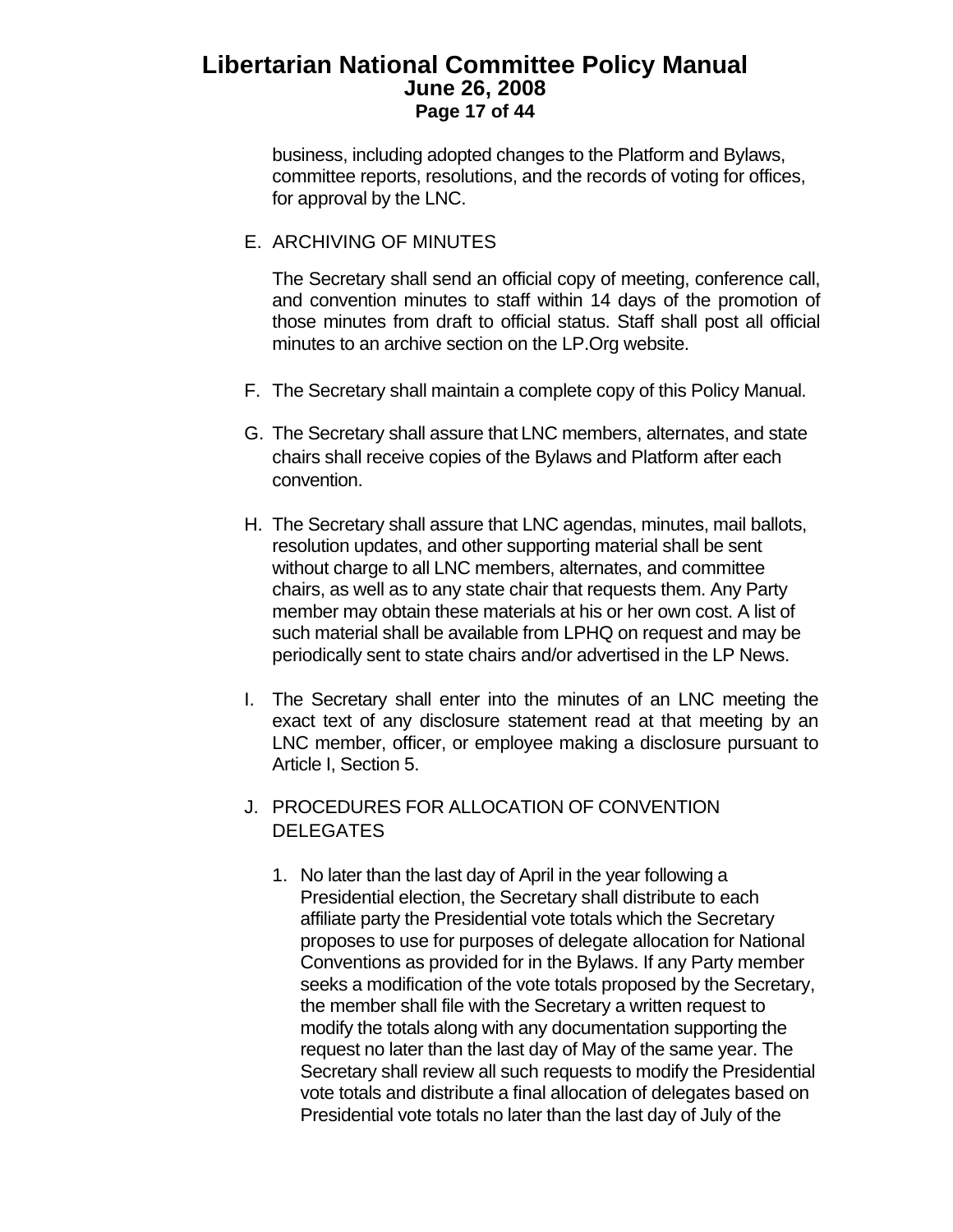# <span id="page-17-0"></span>**Libertarian National Committee Policy Manual June 26, 2008 Page 18 of 44**

same year.

2. No later than the last day of the sixth month prior to a regular National Convention, the Secretary shall distribute to each affiliate party the membership totals which the Secretary proposes to use for purposes of delegate allocation for National Conventions as provided for in the Bylaws. If any Party member seeks a modification of the membership totals proposed by the Secretary, the member shall file with the Secretary a written request to modify the membership totals along with any documentation supporting the request no later than the fifteenth day of the fifth month prior to the Convention. The Secretary shall review all such requests to modify the membership totals and distribute a final allocation of delegates based on the membership totals no later than the last day of the fifth month prior to the Convention.

# *Section 3: POSITION DESCRIPTION OF NATIONAL TREASURER*

A. RESPONSIBILITY AND AUTHORITY

The Treasurer is the Chief Financial Officer of the LNC and shall have responsibility and authority to perform all functions in conjunction with that role. In part this includes:

- 1. To prepare and file Federal Election Commission reports and income tax returns as required by law, directly or through written delegation to staff.
- 2. To supervise and review the preparation of all accounts and disbursements of the Party.
- 3. To render appropriate management reports to the Chair as requested.
- 4. To develop and maintain appropriate banking and contributor relationships.

#### B. CHECKING ACCOUNTS

The Treasurer is authorized to set up checking accounts, with the approval of the Chair, in order to carry out the business of the LNC. Approval will be sought from the LNC at the request of the banking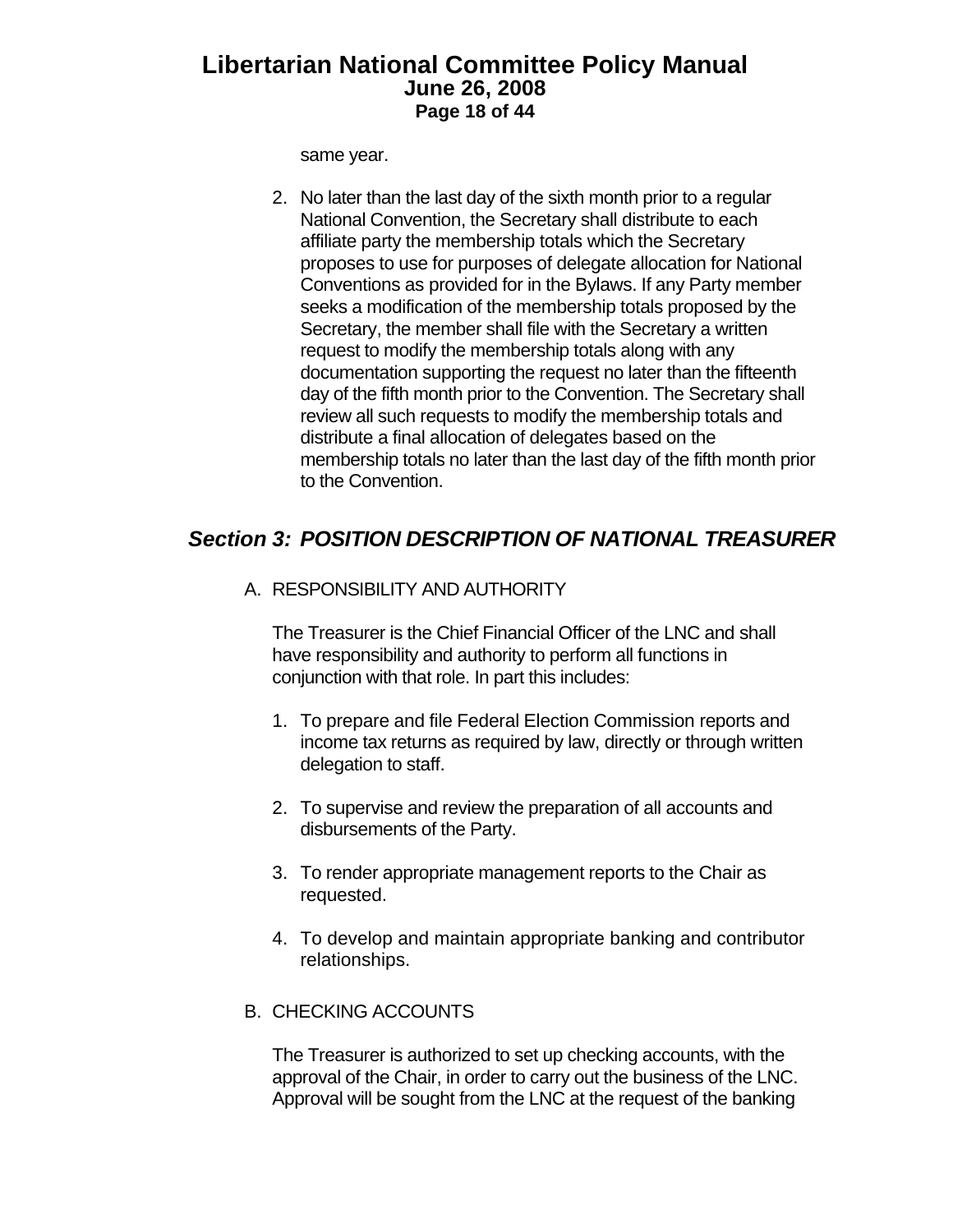# **Libertarian National Committee Policy Manual June 26, 2008 Page 19 of 44**

institution. Persons permitted to sign will include only the officers, the Executive Director, and those LPHQ staff members to be agreed upon by the joint decision of the Chair and the Treasurer.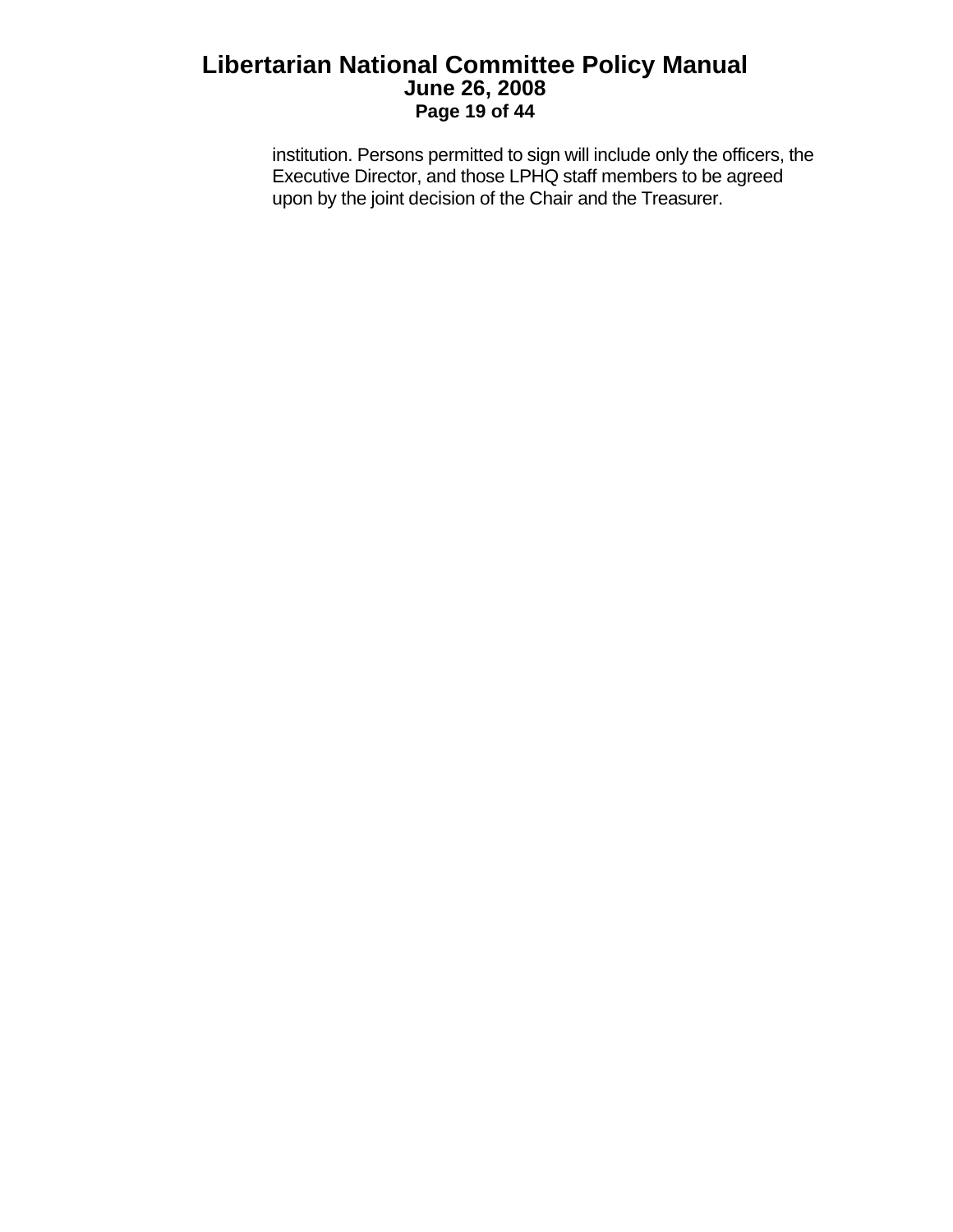# <span id="page-19-0"></span>**ARTICLE IV. NATIONAL HEADQUARTERS**

# *Section 1: LP HEADQUARTERS RESPONSIBILITIES*

The purpose of LPHQ is to provide full-time, professional support for the on-going political activities of the Party. The activities of LPHQ include:

- A. RECORD KEEPING
	- 1. membership/contributor database
	- 2. accounting
	- 3. FEC reports
	- 4. archives

#### B. MEMBER SERVICES

- 1. filling orders and requests
- 2. answering questions
- 3. handling complaints
- 4. acknowledging and reviewing correspondence

#### C. DEVELOPMENT ACTIVITIES

- 1. inquiry response
- 2. direct mail prospecting
- 3. process liberty pledge payments
- 4. direct mail fundraising
- 5. telemarketing support
- 6. membership packets/cards
- 7. premium fulfillment
- 8. long-term renewals
- 9. major donor program
- 10. wills and bequests
- 11. donor thanks and recognition

#### D. LNC AND AFFILIATE PARTY SERVICES

- 1. reports to state affiliates, LNC, and Executive Committee
- 2. state and national contact lists
- 3. lists of Libertarian office holders
- 4. mailing the updated Bylaws and Platform to all LNC members, alternates, and state chairs
- 5. state, local, and campus organizing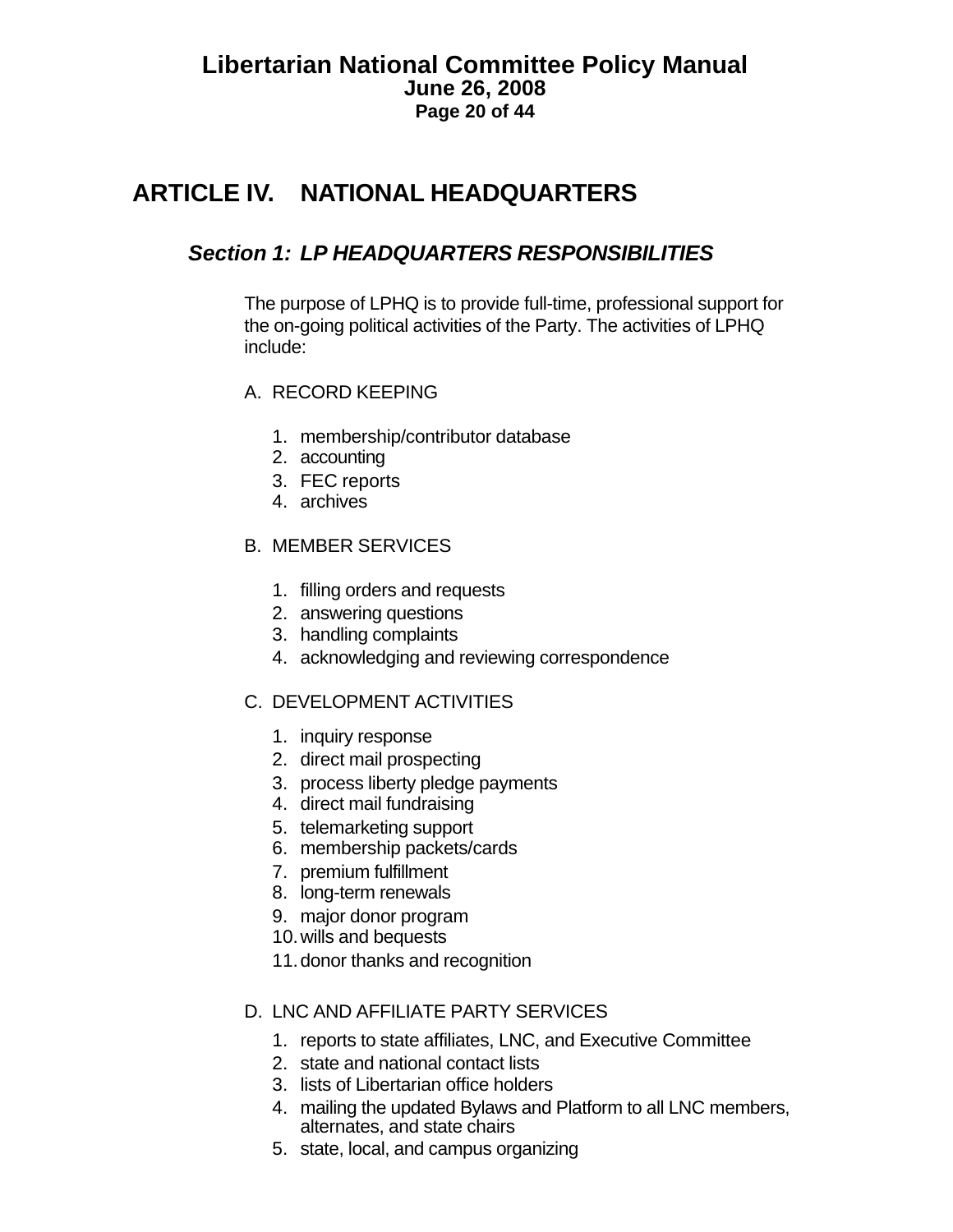# <span id="page-20-0"></span>**Libertarian National Committee Policy Manual June 26, 2008 Page 21 of 44**

- 6. activist training and support
- E. EXTERNAL COMMUNICATION
	- 1. news releases
	- 2. response to media inquiries/requests
	- 3. development and maintenance of media contacts and lists
	- 4. public testimony
	- 5. participation in outside conferences
- F. POLITICAL ACTION
	- 1. ballot access
	- 2. campus support
	- 3. candidate recruitment and training

# *Section 2: POSITION DESCRIPTION OF EXECUTIVE DIRECTOR*

A. GENERAL

The ED is the chief operating officer of the Party. The ED reports to the Chair, Libertarian National Committee (LNC). The ED is the public persona of the Party in the nation's capital.

#### B. ADMINISTRATION

The ED shall:

- 1. Establish the organizational structure of the staff.
- 2. Direct, coordinate and administer the activities of the staff within the parameters of the approved budget and established policy.
- 3. Develop the annual budget, in coordination with the Treasurer, for submission to the LNC for approval.

#### C. PERSONNEL

The ED shall:

- 1. Recruit, train and assign all staff members
- 2. Implement the Employee Manual; ensure that it is reviewed and modified as appropriate to continually reflect that all employees are highly valued and their rights are protected.
- 3. Regularly evaluate the performance of all staff; counsel them regarding improvement and how to better contribute to staff effectiveness.
- 4. Appoint, employ and terminate staff.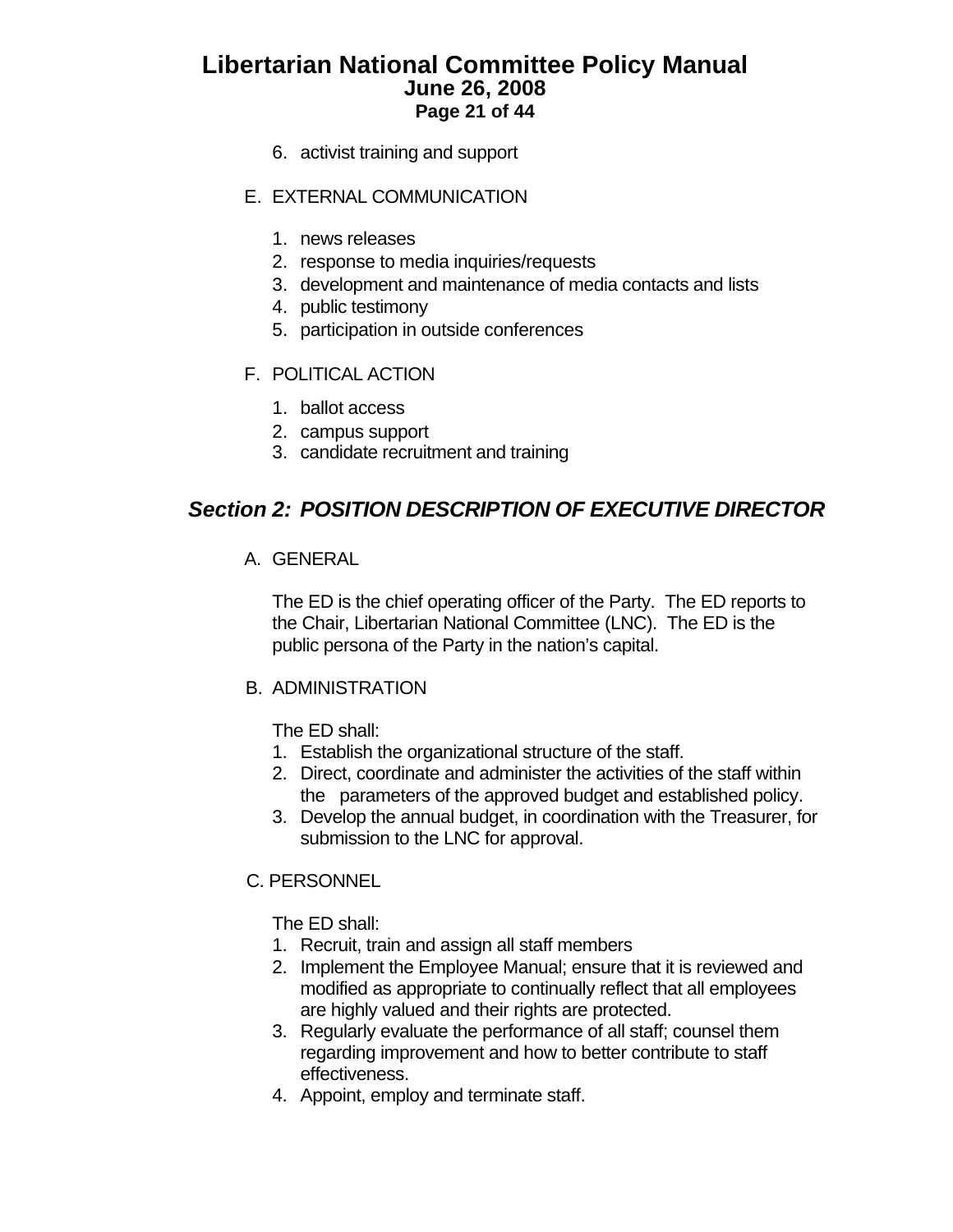# **Libertarian National Committee Policy Manual June 26, 2008 Page 22 of 44**

#### D. COMPENSATION

ED compensation will be specified in a contract negotiated by the LNC Chair; a bonus incentive structure will be included.

#### E. COMMUNICATIONS

The ED shall:

- 1. Maintain frequent and substantive contact with the LNC Chair; keep members of the LNC informed as appropriate
- 2. Provide data, information and other support to affiliates
- 3. Reports:
	- a. Monthly, provide a Membership Report and a Financial Report to the LNC.
	- b. Two weeks prior to a scheduled LNC meeting, provide an Operational Report to include input from key staff members and a summary of staff personnel changes.
	- c. At the LNC meeting following a general election, make a best effort to provide a summary of all elected Party officeholders.
- F. FINANCIAL

The ED shall:

- 1. Execute the LNC approved annual budget; coordinate with the Chair and the Treasurer if available resources will not support budget execution.
- 2. Submit all contracts over \$7500 to the Chair for approval prior to commitment.
- 3. Be responsible for soliciting major donor participation. Maintain a listing of major donors and grow that list.
- 4. Direct the development and execution of fundraising direct mail; assess and analyze the effectiveness of each mailing.
- G. OUTREACH

The ED shall:

- 1. Represent the Party in the DC community and act as a spokesperson for the Party.
- 2. Develop and nurture effective working relationships with the news media, political entities and relevant think tanks.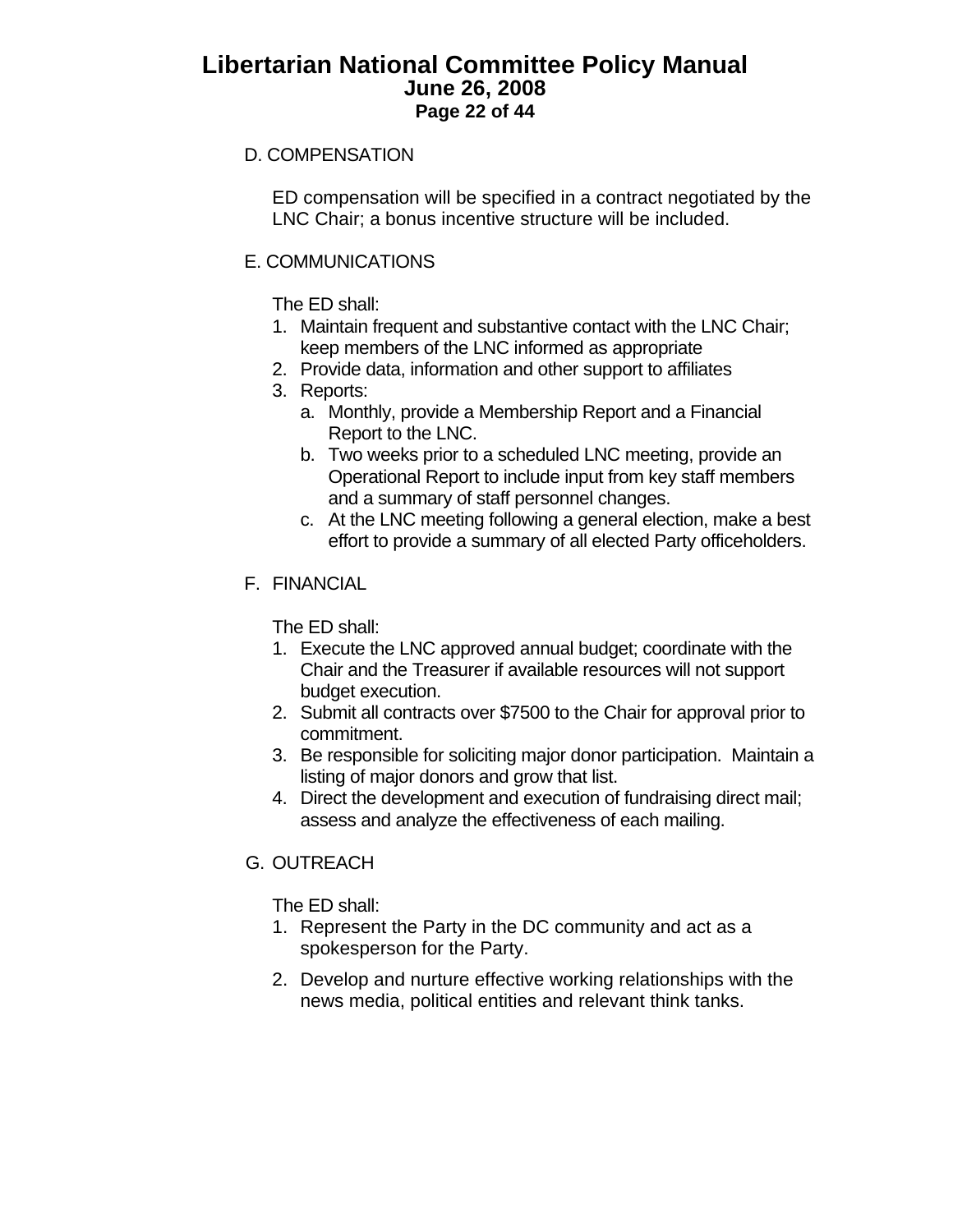# <span id="page-22-0"></span>**Libertarian National Committee Policy Manual June 26, 2008 Page 23 of 44**

# *Section 3: EMPLOYMENT POLICIES*

- A. Employees are bound by the Bylaws and the policies adopted by the LNC. A statement to this effect shall be included in all employment agreements and contracts between the Party and its employees.
- B. No employee of the Party shall be a member or alternate of the LNC. Any person employed by the Party shall be terminated immediately upon his or her election to the LNC.
- C. No employee shall serve as a delegate to any National Party convention.
- D. Except as otherwise noted in this Policy Manual, no employee of the Party shall:
	- 1. endorse, support, or contribute any money,
	- 2. use his or her title or position, or
	- 3. work as a volunteer, employee, or contractor to aid (1) any candidate for public office prior to nomination, or (2) any candidate for Party office. However, this shall not preclude any Party employee from being a candidate for public office.
- E. Except for job descriptions, no changes can be made to the employee manual without explicit LNC approval.

# *Section 4: STRATEGIC PLAN*

The LNC shall review the Strategic Plan annually, to set metrics and monitors for future years, and amend, as needed, those parts of the Plan that are the responsibility of the LNC or staff.

- A. Amendments to the Goals or Strategies in the Strategic Plan may be made by a two-thirds vote of the LNC.
- B. Amendments to Tactics, metrics and monitors may be made by a simple majority at a single meeting.
- C. Within the Strategic Plan document, an appendix shall maintain a record of when all such changes were made.
- D. A Strategy can be deleted by a one-third vote of the LNC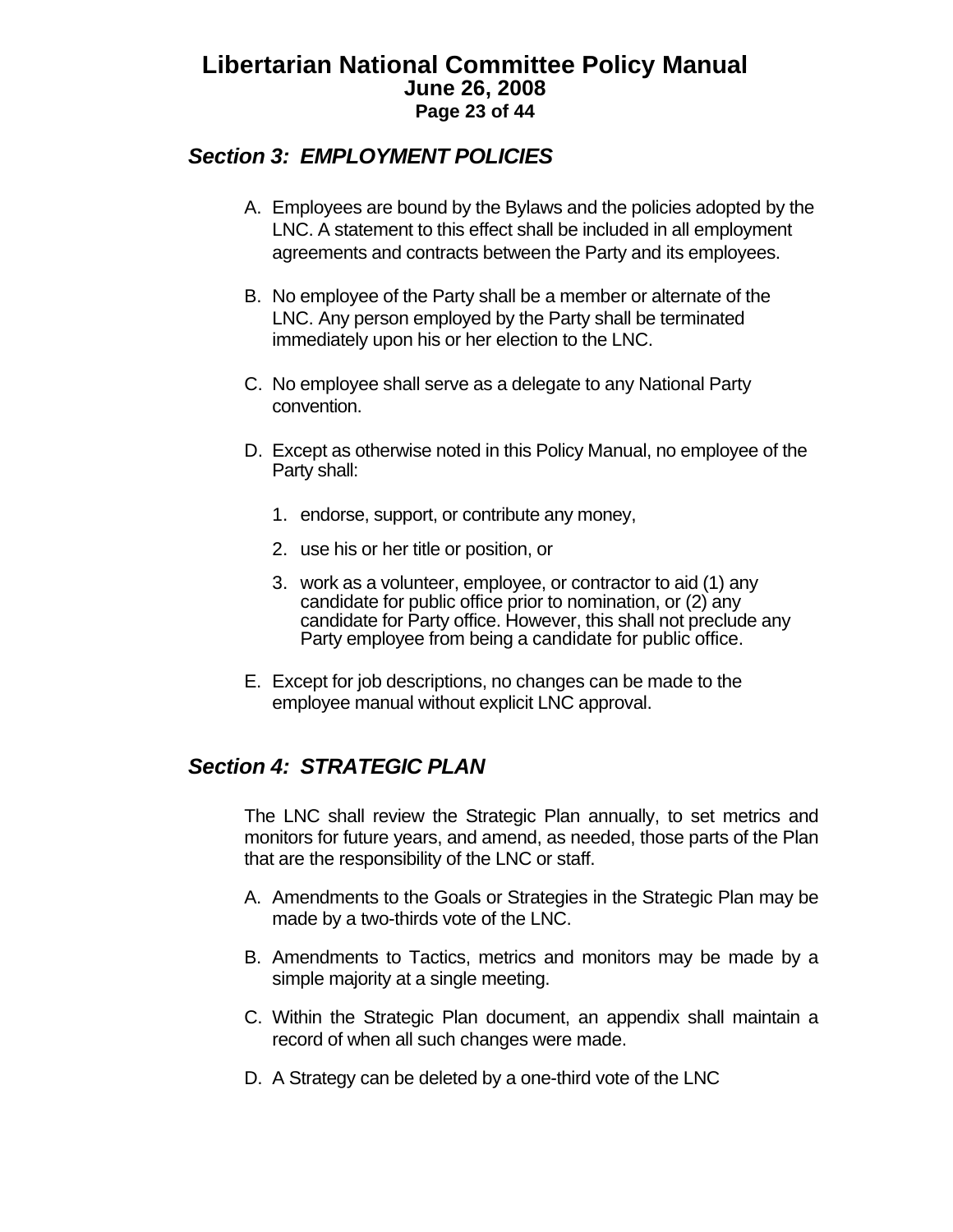# <span id="page-23-0"></span>**ARTICLE V. FINANCES**

# *Section 1: FINANCIAL PROCEDURES*

This Committee endorses sound financial practices and controls in the operations of its affairs. From time to time it is appropriate to add or modify such controls in order to strengthen the fiduciary duty of the Party to its contributors. The following policies are established:

- A. All fund raising letters are to be approved by the Chair.
- B. Special Projects and Task Forces
	- 1. Special projects and task forces may not be used to raise money unless and until the requirements in Article IX, Section 1 have been fulfilled.
	- 2. Projects shall be self funding and shall expend or obligate only money which has been received unless such expenditures or obligations are approved IN ADVANCE by the LNC.
- C. Independent contractors doing business with the LNC are required to sign formal contracts which clearly set forth the parties' intention that they be treated as independent contractors.
- D. The LNC or the Executive Committee may designate certain Party efforts as "special events". All revenues for special events must be directly deposited into "Special Events" accounts dedicated for that purpose. All disbursements for special events must be made from these same accounts to the extent their balances permit. Other party funds shall not be dispensed for these events without prior approval of the Chair, nor shall special events funds be used for other purposes until all obligations relating to that event have been discharged.

# *Section 2: BUDGET*

- A. PREPARATION
	- 1. The Executive Committee, in consultation with the Executive Director, shall develop an annual operating budget and present it to the LNC for approval prior to the start of each fiscal year. This budget shall include a statement of anticipated revenue and expenditures in sufficient detail to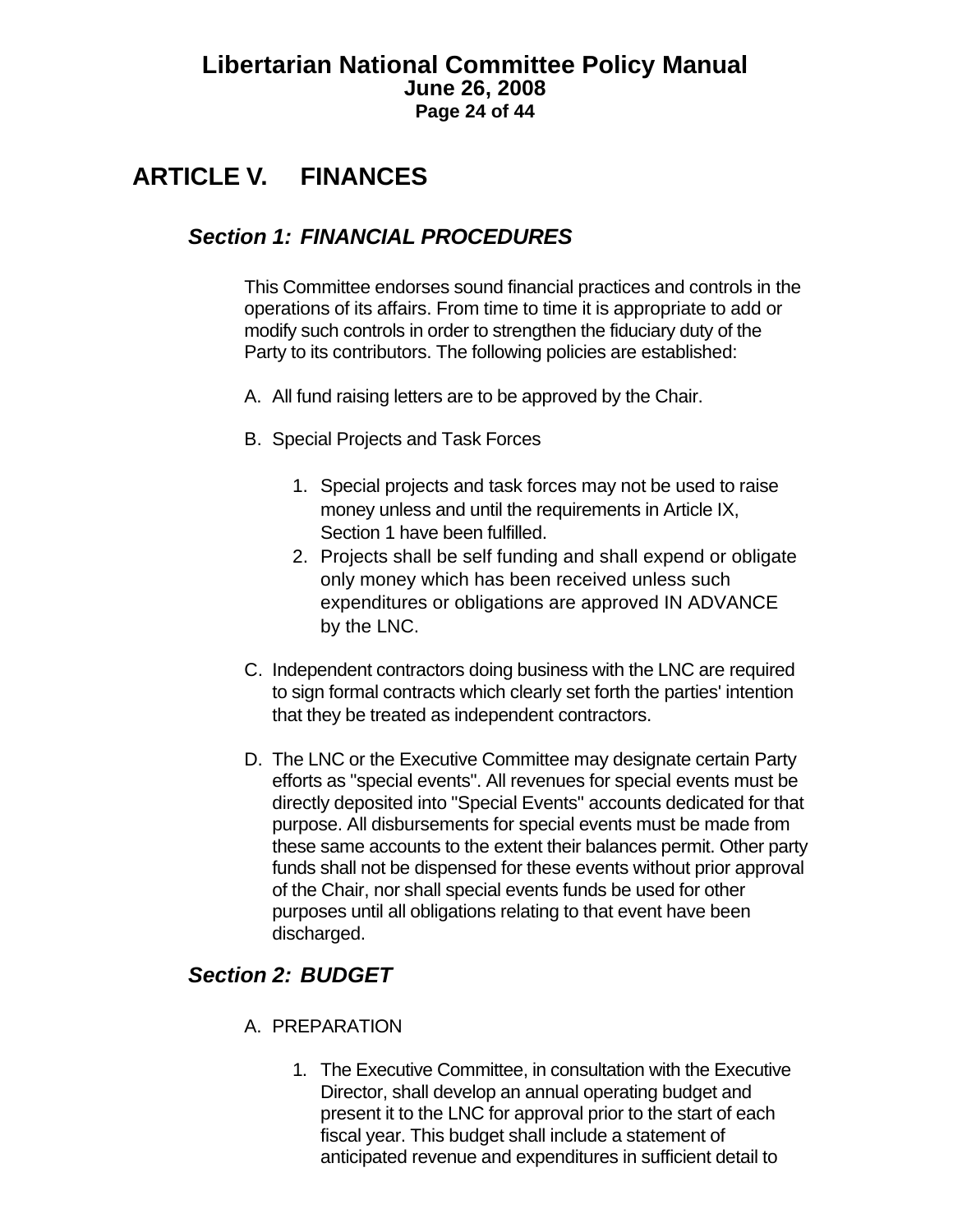# **Libertarian National Committee Policy Manual June 26, 2008 Page 25 of 44**

adequately outline specific activities and plans, including those for raising funds, and to outline the major categories of expense required to implement each activity or plan.

- 2. No budget shall be submitted to the LNC for approval that exceeds 110% of the actual revenue over the immediate past 12 months prior to the date of the budget approval.
- 3. Absent LNC action directing otherwise, year-end closing positive or negative fund balances for restricted funds shall be reflected in the next year's budget as incremental budgeted expenses or revenues.

#### B. AMENDMENT

- 1. The budget may be amended at any time by a majority vote of the LNC.
- 2. Expense items within one budget area may be amended with the consent of the Executive Committee, as long as the total expense for that budget area is not increased.
- 3. A line for a previously unbudgeted item, total expense for a new line not exceeding 1% of budgeted revenues, may be added to the budget by the Chair, with the consent of the Executive Committee. The cumulative amount budgeted for any item that was not approved by the LNC shall not exceed 1% of budgeted revenues without LNC approval.
- 4. An existing budget line may be increased by the Chair, with the consent of the Executive Committee, during the period between LNC meetings, provided that there is a corresponding reduction from the contingency fund.
- 5. The National Committee shall be notified in advance by the Executive Director of any intention to undertake any project that is estimated, on gross, to cost more than 2.5% of budgeted revenue. The Executive Director must immediately report to the National Committee when any project's gross cost unintentionally exceeds 2.5% of budgeted revenue.

#### C. SPENDING LIMIT

1. Funds shall not be disbursed for any expense which is not in the budget. Funds shall not be disbursed for any budget line which exceed the total budgeted expense amount by 10% or \$100, whichever is more.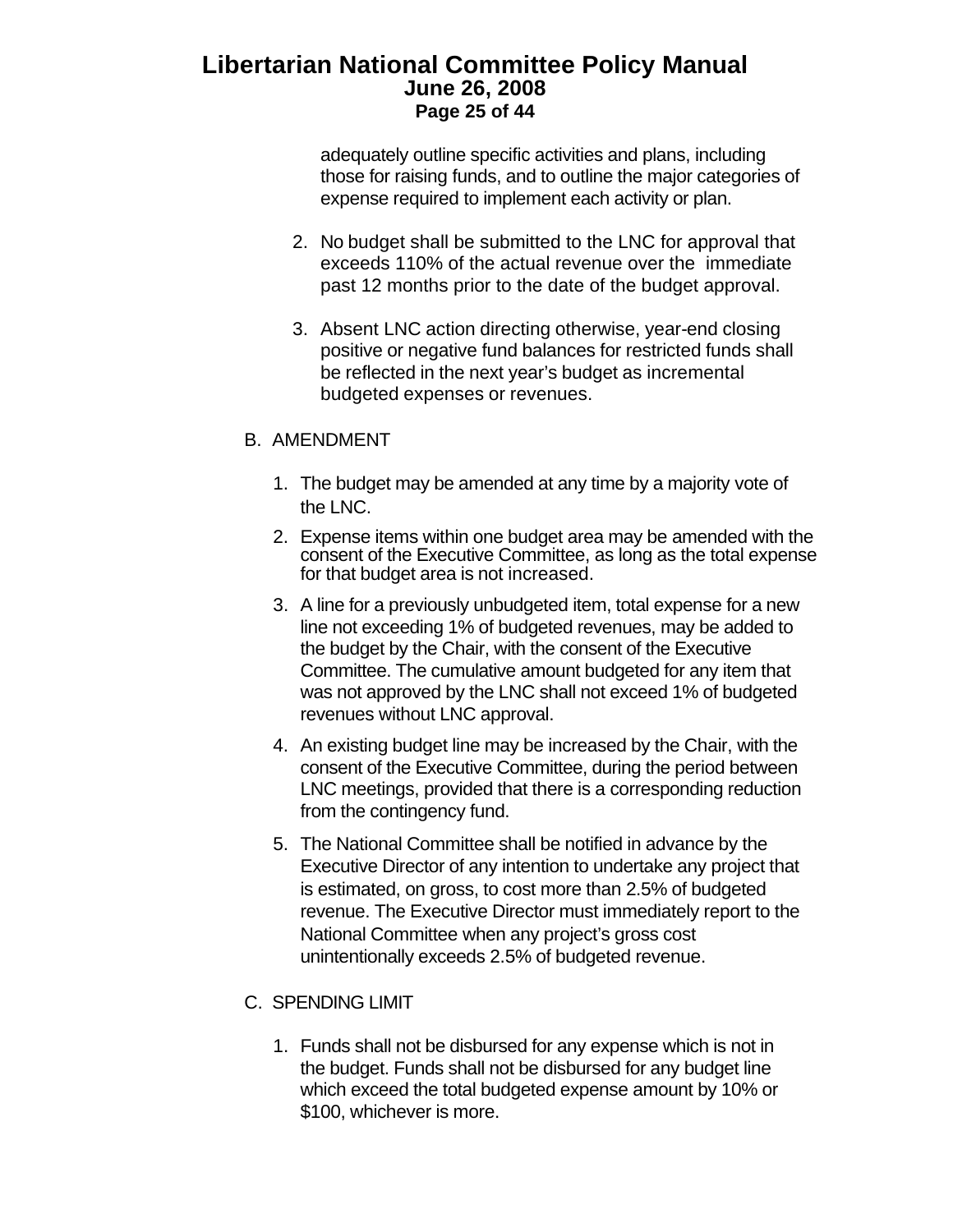## <span id="page-25-0"></span>**Libertarian National Committee Policy Manual June 26, 2008 Page 26 of 44**

- 2. Discretionary Disbursement:
	- A. The Director may not disburse any funds in excess of these limits until a budget amendment is approved. Failure to follow this policy may be cause for dismissal.
	- B. The Chair shall be allowed \$1,000 in discretionary funds within any (rolling) three month period and not to exceed \$5,000 per term unless those expenditures are approved by the LNC. Penalty for violation of this shall be the same as listed in the Policy Manual V.2.C.3.
- 3. The Treasurer is required to report any violations of this policy to the LNC.
- D. REVENUE SHORTFALL REPORTING

At the end of each month within a fiscal year, the Executive Director must immediately report to the Executive Committee if cumulative revenue is less than 90% of the accepted budget and submit detailed plans for appropriate expense reductions for the remainder of the budget period.

E. REVIEW

The Executive Director shall provide monthly budgets for the next calendar year including when the proposed budget might use reserve funds for any purpose.

# *Section 3: PERSONAL LIABILITY OF LNC MEMBERS*

- A. The officers, employees, agents, and members of the LNC shall not be personally liable for any debt, liability, or obligation of the Party, except as provided for in Article I, Section 2, Paragraph G, subparagraph 8.
- B. All persons, corporations, or other entities extending credit to, contracting with, or having any claim against, the Party may look only to the funds and property of the Party for the payment of any such contract or claim, or for other payment of any debt, damages, judgement, or decree, or any money that may otherwise become due or payable to them from the Party.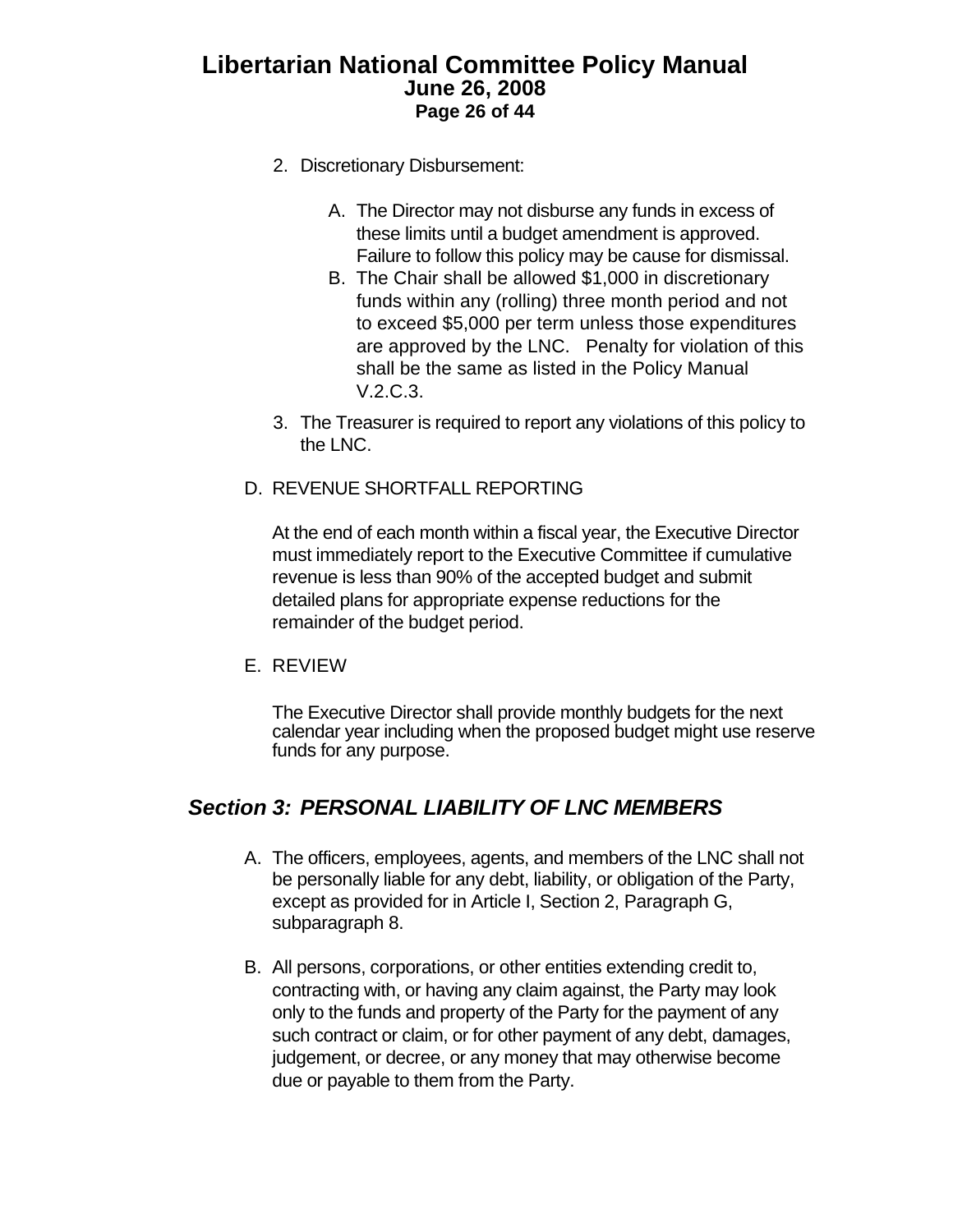# <span id="page-26-0"></span>**Libertarian National Committee Policy Manual June 26, 2008 Page 27 of 44**

# *Section 4: EXPENSE REIMBURSEMENTS*

- A. The Party Chair or Treasurer shall be required to approve and evidence by signing or initialing all expenses and expense account reimbursements more than \$200 made to the Executive Director or other officers prior to payment. No officer shall approve his or her own expenses. To avoid possible hardship due to delays in such approvals, the Chair or the Treasurer may at his or her discretion authorize a permanent expense advance of up to \$200 for any LNC officer or the Director which shall be considered a draw against any reimbursable expenses incurred but not yet reimbursed. Any such advances so made shall be fully reflected on the Party financial statements and shall be repayable in full by the individual immediately upon termination of employment or ceasing to hold LNC office for any reason. Any exception to this policy must be approved in writing by the Party Chair.
- B. Travel by officers at Party expense must be for the explicit purpose of conducting Party business. Such business travel must be deemed necessary and approved by the Chair, in writing, or by the LNC. All travel expense reports are to be audited by the Treasurer, and approved by the Treasurer and the Chair. Travel expense incurred by the LNC members for the purpose of attending LNC meetings are excluded from this policy.

# *Section 5: RESERVE REQUIREMENTS*

A. The reserve for each month is calculated as the total cash balance less the sum of all restricted funds and accounts payable at month end. The reserve target shall be the sum of all occupancy, labor and governance monthly expenses.

# *Section 6: UNCOLLECTIBLE WRITE-OFF POLICY*

- A. In order to be written off, an uncollectible receivable must have the following characteristics:
	- 1. An inability to collect any of the outstanding debt,
	- 2. An unwillingness of the debtor to negotiate a retirement procedure for the debt,
	- 3. An inability of the debtor to retire the debt, and
	- 4. No likelihood of collecting the debt through a collection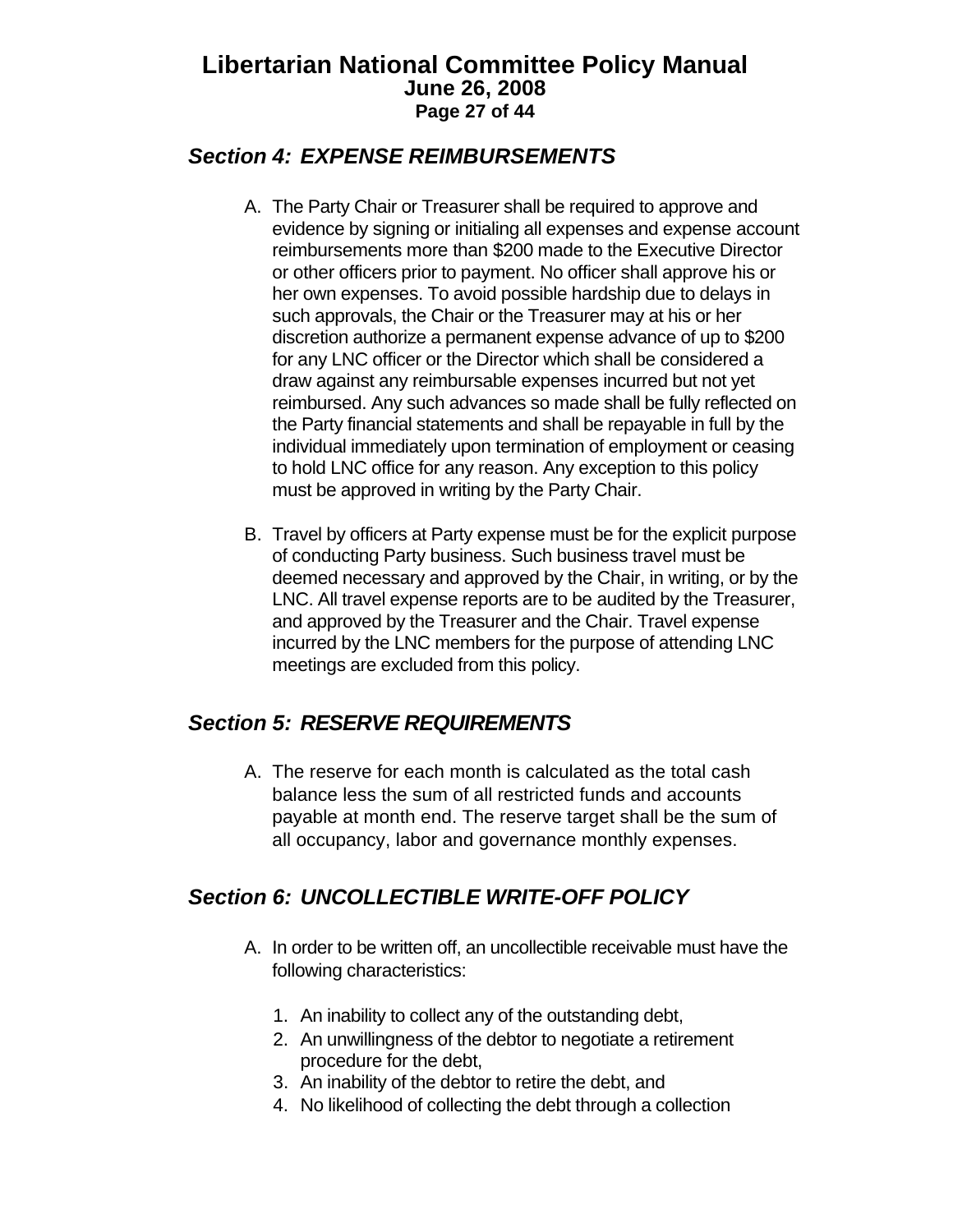## <span id="page-27-0"></span>**Libertarian National Committee Policy Manual June 26, 2008 Page 28 of 44**

process.

- B. To be eligible for writing off, the Executive Director must present documentation of timely and reasonable efforts to collect the debt consistent with existing accounts receivable policy.
- C. Writing off of any debt less than \$1,000 requires approval of the Chair; greater amounts require approval of the LNC.
- D. Any debtor with a written off balance shall be denied any trade relationship with the LP.
- E. The Executive Director is responsible for monitoring receivables on an ongoing basis and presenting write off proposal to the Chair or the LNC.

# *Section 7: FINANCIAL EXIGENCY*

Financial exigency is the only condition that allows the Party to incur statutory, contractual debt. Party officers may execute promissory notes only under the following conditions:

- A. The LNC has specifically declared that a state of financial exigency exists.
- B. The only reasonable method of forestalling legal action is to execute promissory notes.
- C. Promissory notes shall be executed for only the amount of a legitimate trade payable, and then only to each specific creditor or vendor involved.
- D. Vendor agrees in writing not to assign the note to any third party.
- E. Note terms will be negotiated by Party officers (usually the Chair or Treasurer) but must not involve interest greater than 12% per annum from date of note execution.
- F. All such promissory notes shall not extend the indebtedness more than six month from note execution. If debt extinguishment is not possible in that time frame, no note shall be executed.
- G. The total of all promissory notes to any one vendor shall not exceed \$25,000.
- H. The total of all Party promissory notes outstanding shall not exceed \$100,000 without prior additional LNC approval.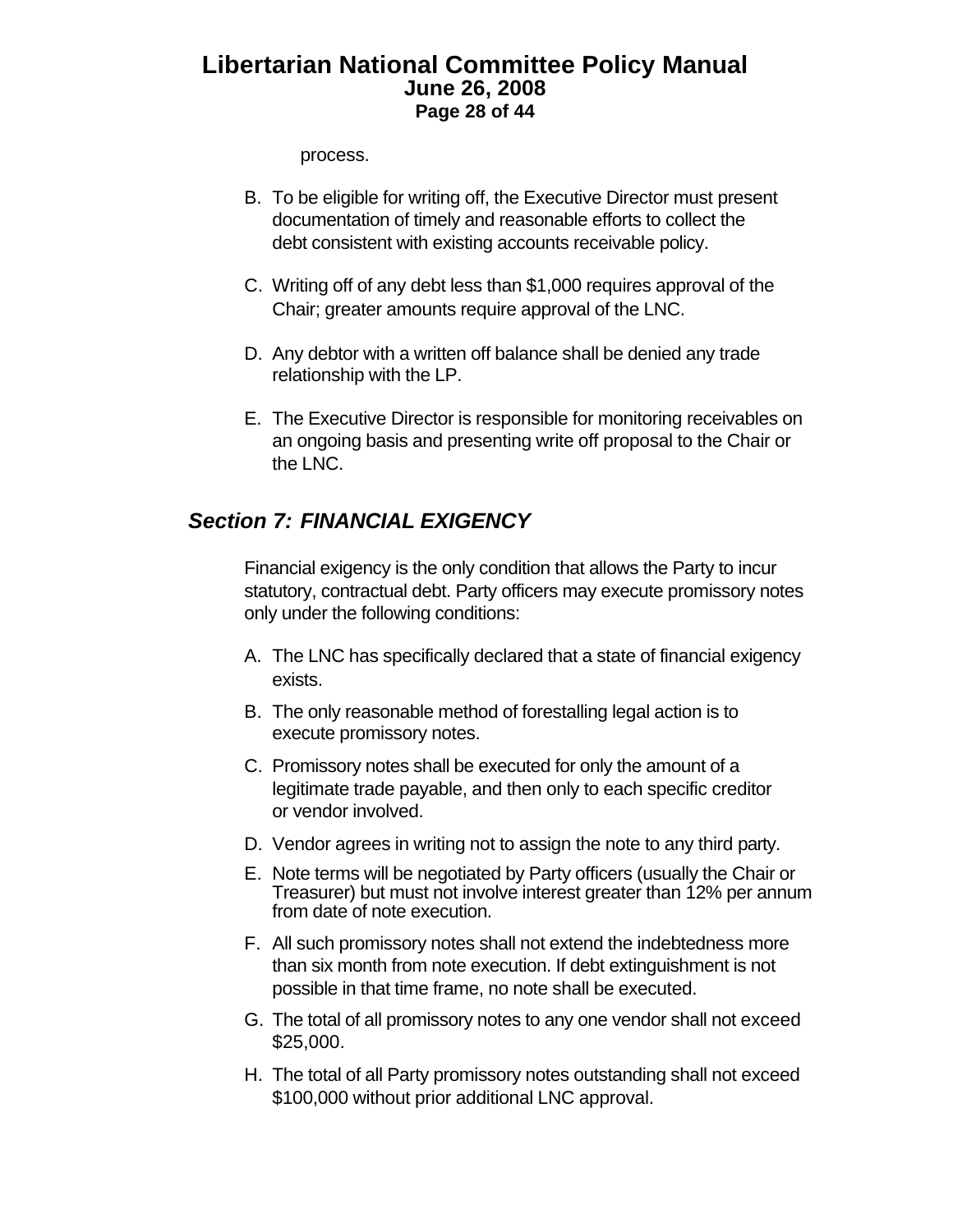# **Libertarian National Committee Policy Manual June 26, 2008 Page 29 of 44**

- I. The Chair must approve all negotiated terms with the goal being a schedule that the Party can successfully met.
- J. The LNC is to determine when a state of financial exigency no longer exists. Upon such determination, Party officers may no longer enter into any further contractual debt arrangement.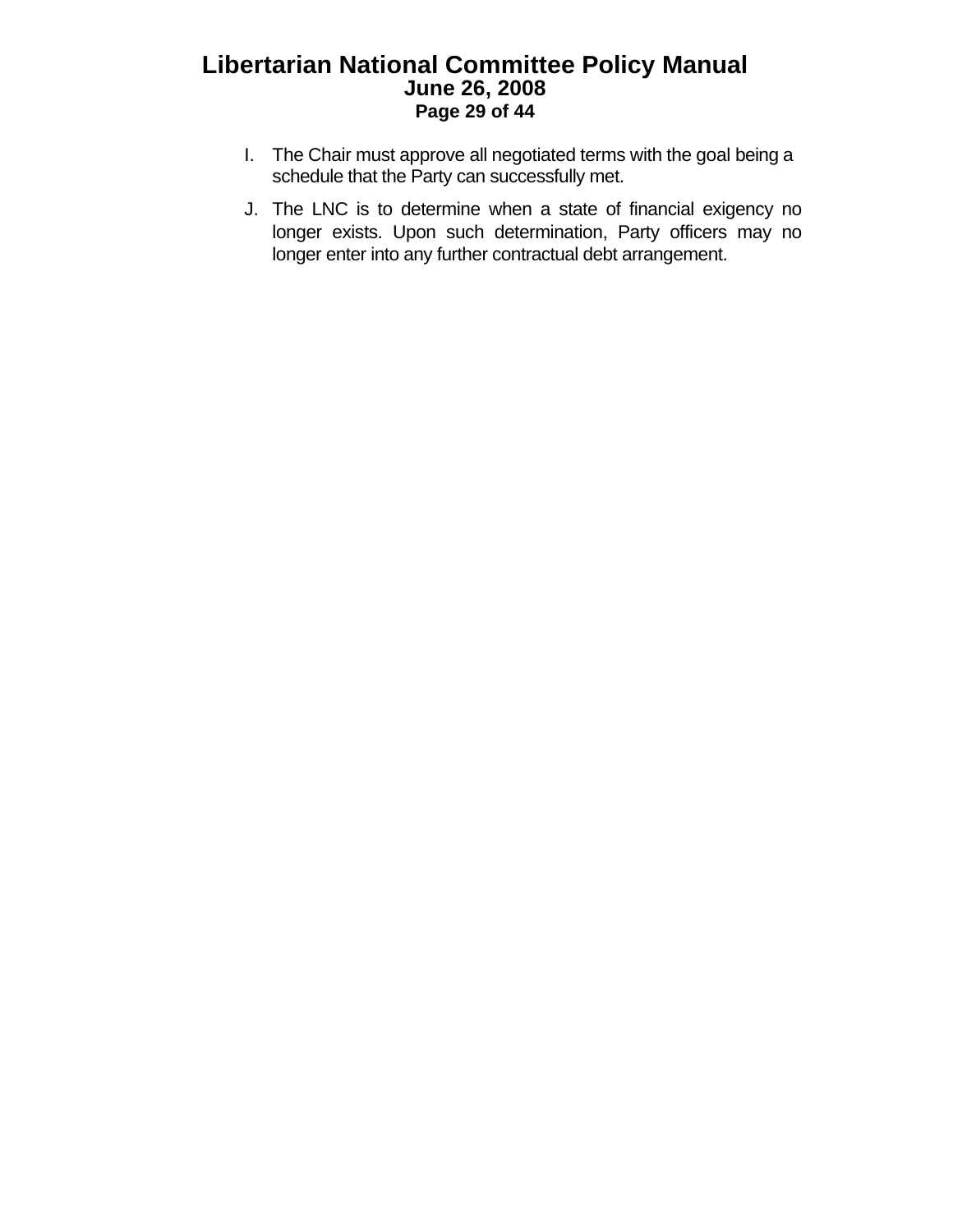# <span id="page-29-0"></span>**ARTICLE VI. ORGANIZATIONAL STRUCTURE**

# *Section 1: EXECUTIVE COMMITTEE*

#### A. COMPOSITION

The Executive Committee consists of the Chair, Vice Chair, Secretary, Treasurer, and any number of other LNC members selected by the LNC. The Chair shall serve as chair of the Executive Committee.

B. PURPOSE

The Executive Committee shall meet between LNC meetings and shall exercise all powers of the LNC except for the addition, deletion, or amendment of the LNC policy manual or amendment of the budget beyond the limits defined in Article V, Section 2.

C. MINUTES

Minutes shall be kept of Executive Committee meetings and shall be reviewed and approved by the Executive Committee. Draft minutes shall be distributed to the LNC by email within seven days of each Executive Committee meeting. Absent objection from an Executive Committee member who attended the meeting, the minutes shall be deemed to be approved 14 days after their distribution. Executive Committee minutes shall be distributed to all LNC members (including alternates) within 7 days of such approval.

# *Section 2: TERMS OF OFFICE*

The terms of office for all project managers, committee chairs, and committee members shall be from the date of their appointment until the second LNC meeting following a regular Party convention.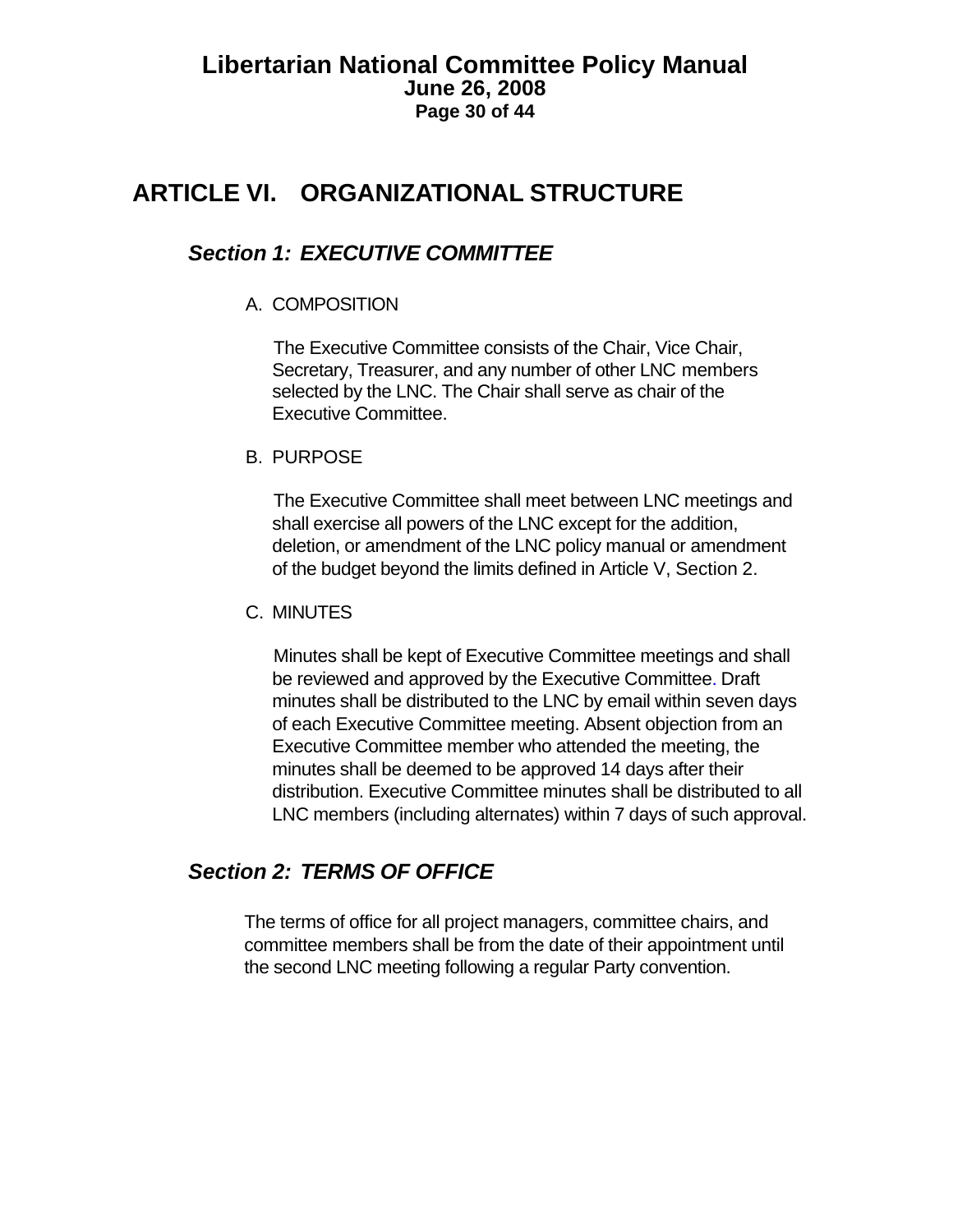## <span id="page-30-0"></span>**Libertarian National Committee Policy Manual June 26, 2008 Page 31 of 44**

# *Section 3: ADMINISTRATION*

#### A. AUDIT COMMITTEE

To ensure a balance between independence and accountability to the LNC, the Audit Committee shall consist of one non-officer member of the LNC and two additional non-LNC members. The Committee's tasks are to select an independent audit company and to direct the scale and scope of standard annual audits of the Party's accounting records and processes. Following receipt of the audit company's report, the Committee shall help the LNC interpret the audit results and assist the latter in preparing any action plans that might be needed to alleviate deficiencies.

#### B. GENERAL COUNSEL

The LNC shall appoint an attorney to serve as the Party's General Counsel. All contracts or modifications thereto are to be reduced to writing. All contracts of more than one year in duration or for more than \$25,000 shall be reviewed and approved by General Counsel prior to signing by the Chair.

#### C. PROGRAM COMMITTEE

The Program Committee shall prepare and submit draft planks for the Party Program to the LNC, in accordance with Article 6 of the Party Bylaws.

#### D. EMPLOYMENT POLICY AND COMPENSATION COMMITTEE

The Chair shall appoint a Committee of three current members of the LNC. The Employment Policy and Compensation Committee shall develop the documents necessary for the administration of the employment of the Executive Director, including but not limited to a performance review. Proposed procedures, including forms, for the Executive Director performance review shall be presented by the Employment Policy and Compensation Committee to the LNC for its advice and consent in the  $4<sup>th</sup>$  quarter of each calendar year. The proposed procedures shall include the administration of the Executive Director performance review in the  $1<sup>st</sup>$  quarter of each calendar year. The results of the review and any additional recommendations of the Employment Policy and Compensation Committee will be reported at the first available LNC meeting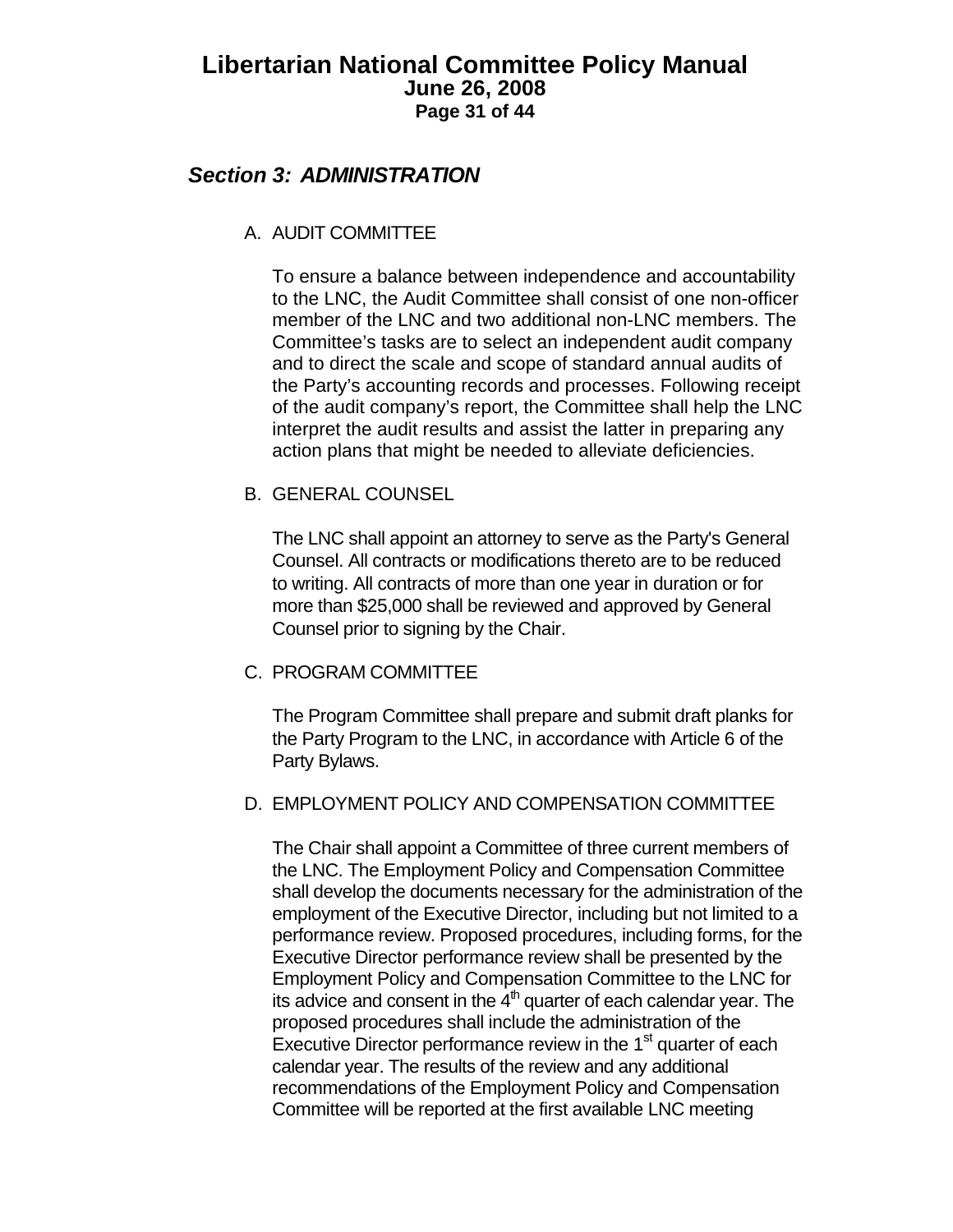## **Libertarian National Committee Policy Manual June 26, 2008 Page 32 of 44**

following the review period.

E. CONVENTION OVERSIGHT COMMITTEE:

The Chair shall appoint a Convention Committee of three current members of the LNC, naming one of those members the committee's chair. The committee acts on behalf of the LNC in issues regarding the Party's bi-annual conventions. The committee conveys our requirements to the convention planners, ensures the convention meets our needs, reviews and approves major elements such as contracts, the convention budget, and the convention program in a timely manner, and advises the LNC in its decision making related to future conventions.

#### F. ADVERTISING & PUBLICATION REVIEW COMMITTEE:

The LNC shall appoint an Advertising & Publication Review Committee (APRC), which shall consist of no more than five members of the LNC. The chair of the committee shall be selected by the committee's members.

The APRC shall review and advise whether public communications of the Party violate our bylaws or advocate moving public policy in a different direction other than a libertarian direction, as delineated by the Party Platform.

Public communications may be defined in either of two categories: time-sensitive or enduring.

 1. Public communications that are of a time-sensitive nature, namely mass e-mails, news releases, LP News, Liberty Pledge News and blog entries shall be made available to the APRC within 24 hours after their publication.

 2. Public communications that are of a more enduring nature, such as self-published party literature and fundraising letters shall be made available to the APRC before the final proof is approved for printing and distribution.

Staff may seek advance advice from the APRC on any proposed communication.

Staff may reasonably conclude that the failure of the APRC to provide advice in a timely manner is tantamount to the committee's approval.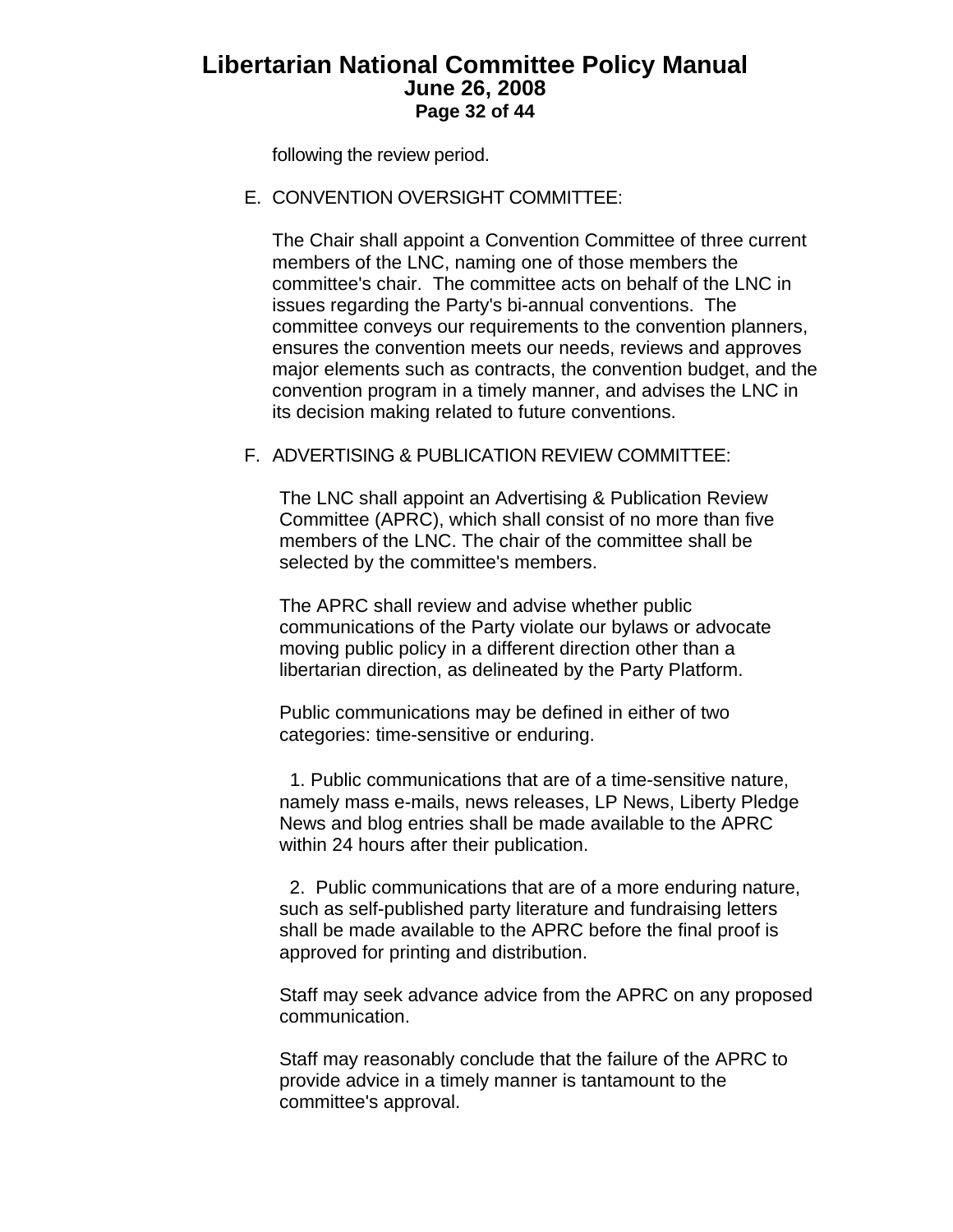#### **Libertarian National Committee Policy Manual June 26, 2008 Page 33 of 44**

 1. In the case of public communications that are of a timesensitive nature, a response is considered timely if made within six hours of staff's submission of the subject matter to the committee, if submitted prior to its publication; and within fortyeight hours, if submitted after its publication.

 2. In the case of public communications that are of a more enduring nature, a response is considered timely if made within twenty-four hours of staff's submission of the subject matter to the committee.

If a majority of the committee concludes that a public communication violates the bylaws or advocates moving public policy in a different direction other than a libertarian direction, as delineated by the Party Platform, the committee chair shall report such to the Executive Director and the LNC Chair, citing the specific platform plank or bylaw.

Communications between the APRC, staff and the LNC Chair are in the nature of confidential employer-employee communications. The LNC Chair in his bylaws-defined role as Chief Executive Officer of the Party retains the sole right to discipline and discharge employees who repeatedly contravene official party positions.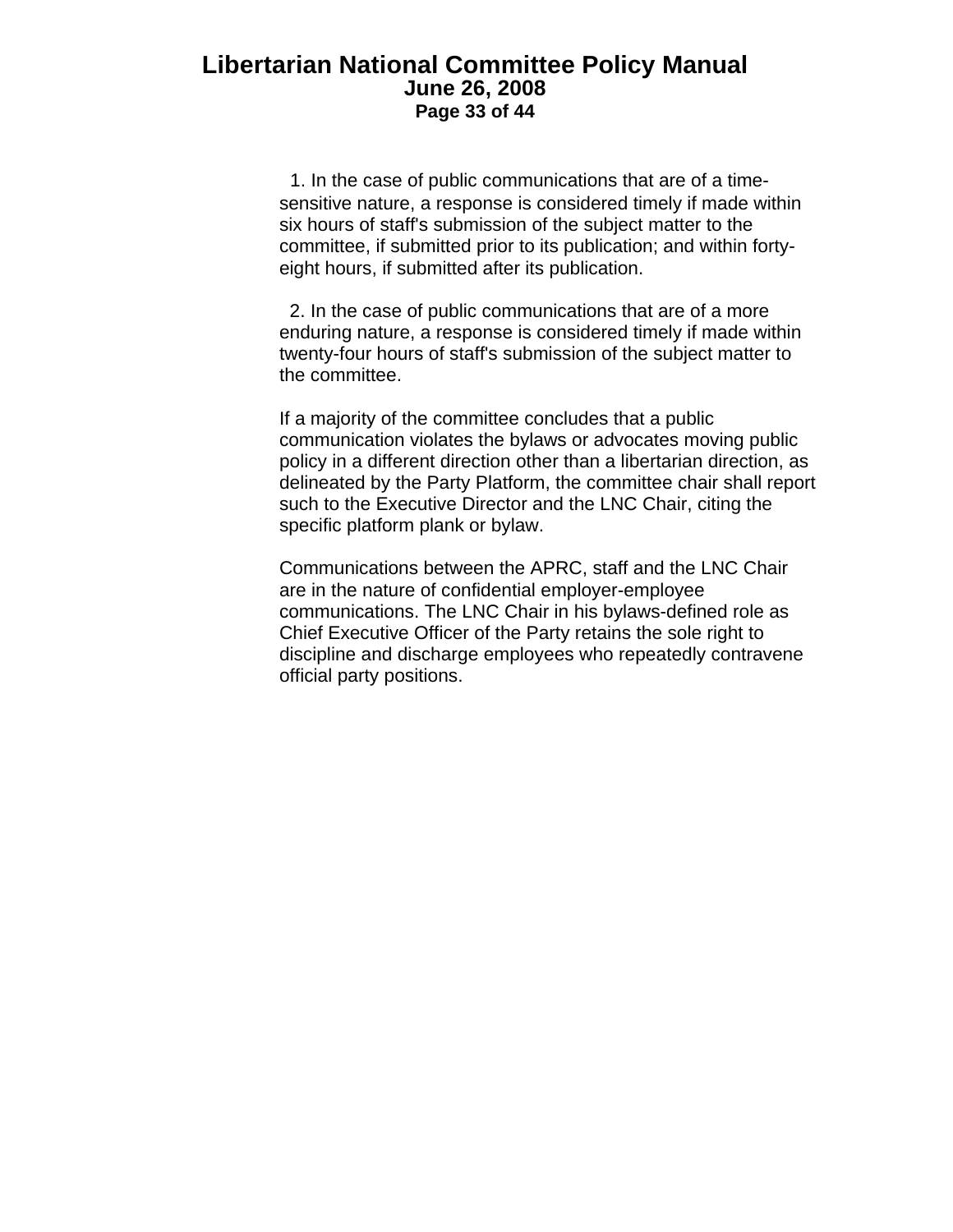# <span id="page-33-0"></span>**ARTICLE VII. LP NEWS**

# *Section 1: LP NEWS EDITORIAL POLICY*

#### A. PURPOSE

- 1. LP News is the name of the Party's newsletter and as such is the principal regularly issued publication of the Party. It is the major communications medium of the party. It conveys the Party's message and self-image to all who receive it. It serves as the one unifying publication for the political views within the Party.
- 2. Final responsibility for the production of LP News must rest with one person: the Editor. It is the responsibility of the Editor to produce the best possible publication within the guidelines of these policies.

#### B. MARKET FOR LP NEWS

- 1. The LP News is distributed to three major groups: Party members and contributors, media representatives, and prospective members. The LP News shall address itself primarily to Party members and its role shall be complementary to other publications within the libertarian movement.
- 2. The LP News shall focus on three types of articles: (a) those providing a libertarian perspective on current issues along with how and why this perspective differs from that of other political parties; (b) those providing information on libertarian, libertarian oriented and Party activities around the U.S. and the world; and (c) those discussing the tactics and strategy of Party political activities.
- 3. This leaves to other publications the areas of scholarly articles, in-depth analysis of current issues, regular coverage of the arts (book and film reviews), analysis of libertarian movement (as opposed to Party) tactics and strategy, in-depth debate of questions on which there is no libertarian consensus, critique of individuals within the libertarian movement, and reporting of routine state and local activities and personalities.
- 4. The proper tone for all articles is factual and even- handed.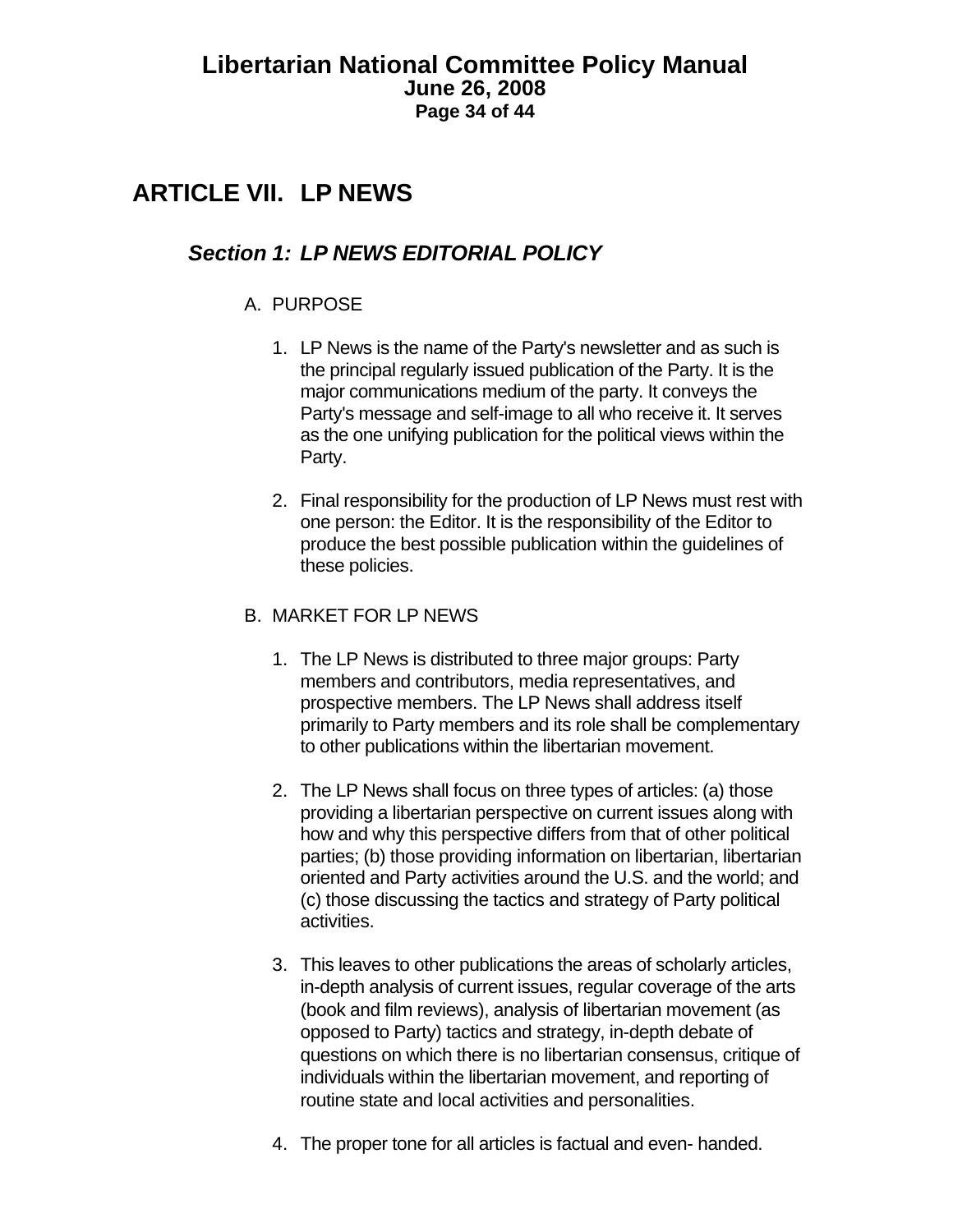# **Libertarian National Committee Policy Manual June 26, 2008 Page 35 of 44**

"Mainstream" political rhetoric shall be used to present "radical" libertarian ideas. "Buzz words" and "libertarian jargon" shall be avoided in order to make the LP News appealing to the broadest possible readership. Personal attacks on persons and institutions within the libertarian movement are to be avoided.

- 5. The articles in LP News shall, on the whole, represent the core ideas of agreement in the Party. No articles shall be published which contradict the Party Platform. Articles which address areas where the Platform is silent may be published provided that they are noted as representing the opinions of the author only and not those of the Party.
- 6. A directory of state and Party contacts shall be included at least once each year. Information on where to find a directory of contacts online shall be published monthly.
- C. EDITORIAL POLICIES
	- 1. The LP News shall be published in a tabloid format. The frequency of publication shall be at least bimonthly unless the Chair decides that frequency is inconsistent with the approved budget or the Party's current financial condition. The number of pages per issue and the circulation per issue shall be the responsibility of the Chair consistent with the approved budget and the Party's current financial condition.
	- 2. The selection of articles, their layout and the graphics for LP News, the relative amount of space assigned to articles, advertisements, Party announcements, and regular features shall be the responsibility of the Chair except as detailed in this Policy Statement.

#### D. FINANCIAL AND COMMERCIAL POLICIES

- 1. The exact levels of financial support provided by the Party for LP News shall be established annually in the approved budget for the Party or in other LNC resolutions.
- 2. No classified advertising shall be accepted. All advertisements will be clearly labeled as such. See the Reporting section of this policy for reporting requirements for rejected advertisements.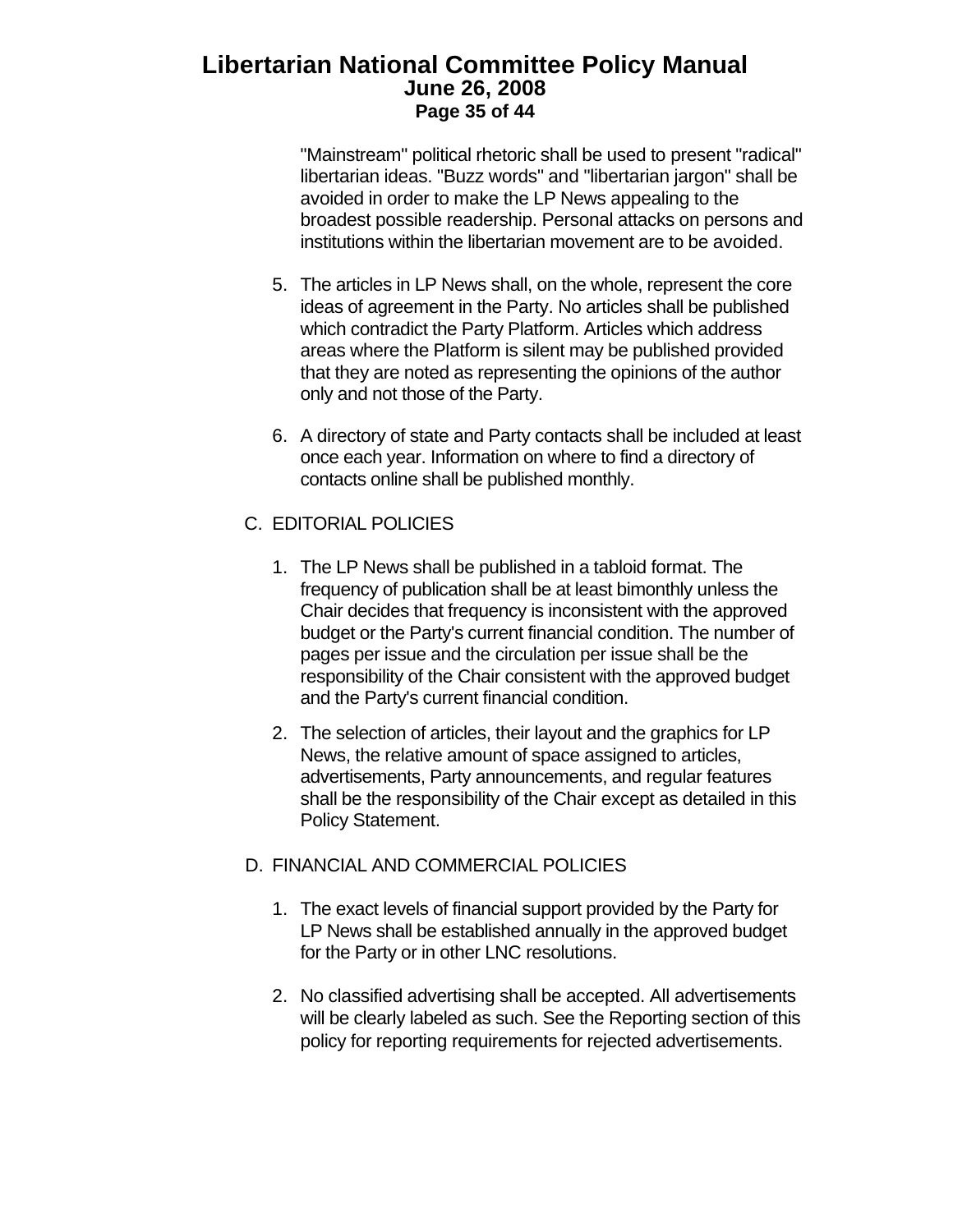# <span id="page-35-0"></span>**Libertarian National Committee Policy Manual June 26, 2008 Page 36 of 44**

#### E. EDITOR SELECTION

The Executive Director shall select the Editor. Due consideration should be given to the professional as well as libertarian background of the individual selected.

# *Section 2: RECOMMENDED STUDY*

Recommendations appearing in the LP News for the study of Internal Education material not produced by the Party shall be accompanied by a disclaimer to the effect that they may contain material inconsistent with the Platform. The only authoritative statement of Party positions is contained in the Platform.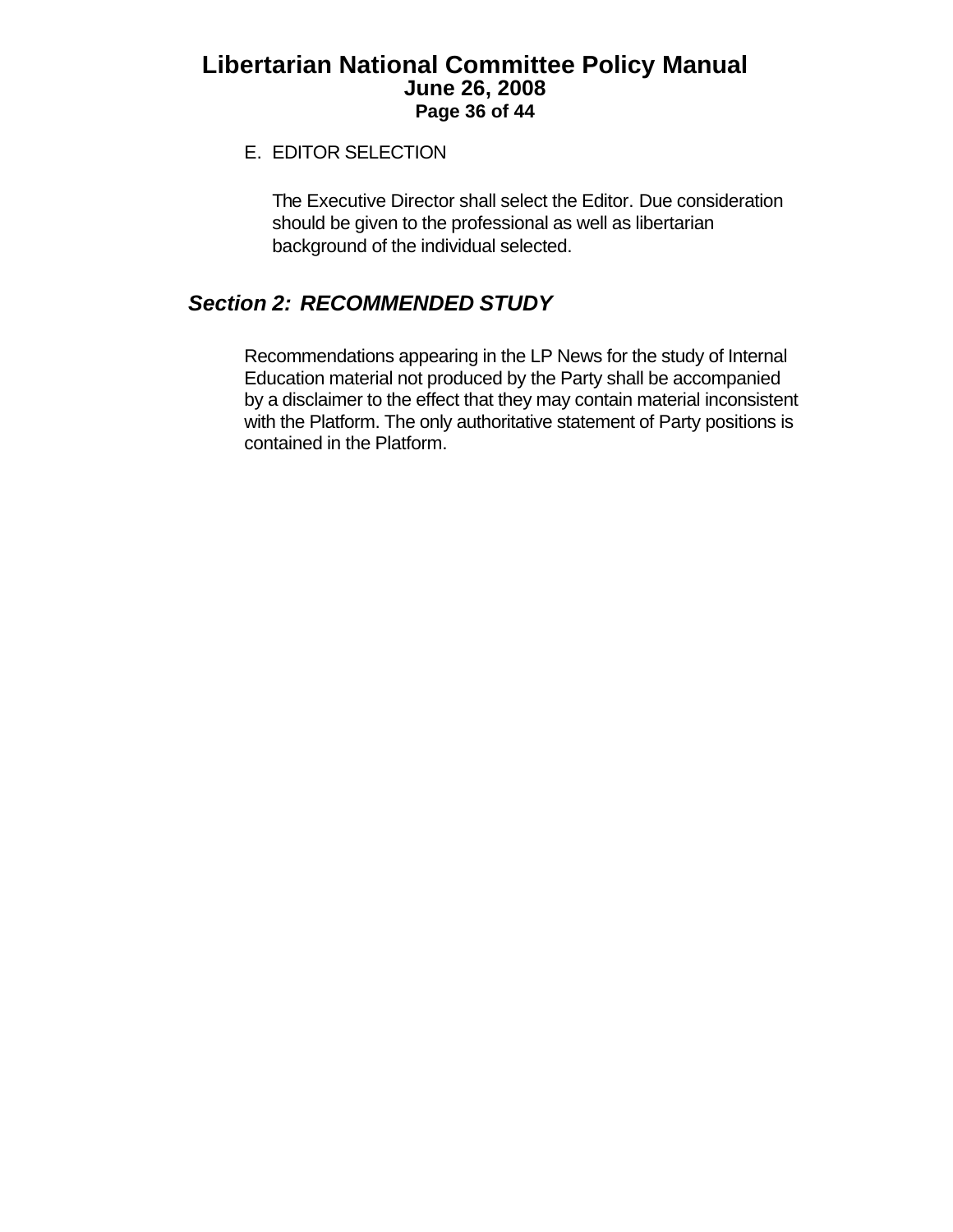## <span id="page-36-0"></span>**Libertarian National Committee Policy Manual June 26, 2008 Page 37 of 44**

# **ARTICLE VIII. CAMPAIGNS**

# *Section 1: QUALIFICATIONS FOR PARTY SUPPORT*

The Party may financially support the candidacies of persons who meet the following requirements:

- A. that they are running as candidates of the Party unless the laws in their state make it necessary or desirable for ballot access purposes that they run as independents;
- B. that they are certified as libertarian candidates by the governing board of the Party in their state; and
- C. that they refrain from supporting any Presidential ticket other than the Party candidates.

# *Section 2: DUTIES OF THE POLITICAL DIRECTOR*

Duties of the Political Director shall include recruitment of candidates for all levels of public office and public advocacy of support for all stages of their candidacy.

The Political Director shall not provide preferential treatment to any announced Libertarian Party candidate for public office over another announced Candidate for the same office unless done so with the express written permission of the state chair.

# *Section 3: LIMITATIONS ON PARTY SUPPORT FOR PUBLIC OFFICE*

Party resources shall not be used to provide information or services for any candidate for public office prior to the nomination unless: (a) such information or services are available and announced on an equal basis to all Libertarians who have declared they are seeking that nomination, (b) such information or services are generally available and announced to all party members, or (c) the service or candidate has been approved by the state chair.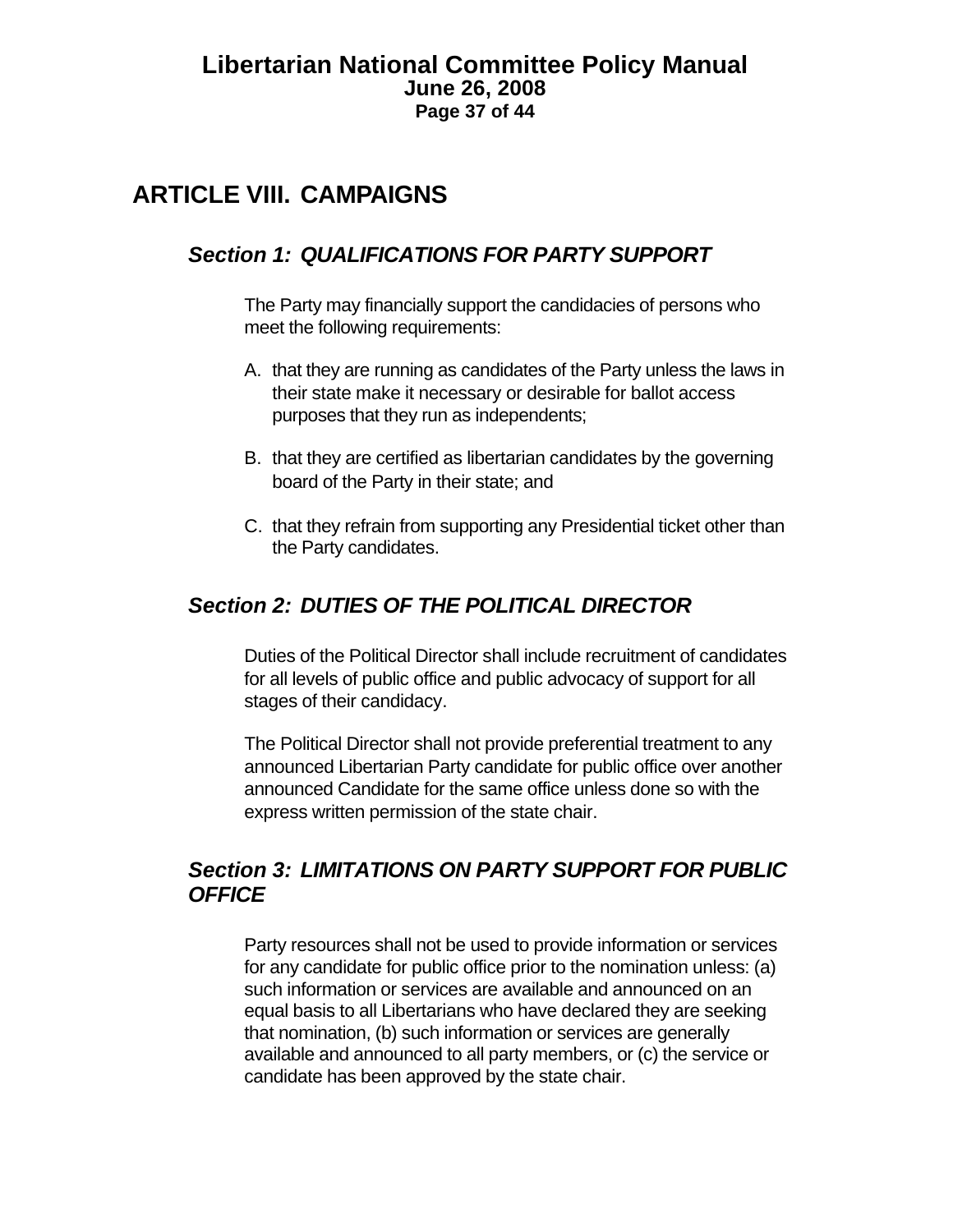#### <span id="page-37-0"></span>**Libertarian National Committee Policy Manual June 26, 2008 Page 38 of 44**

# *Section 4: LIMITATIONS ON PARTY SUPPORT FOR PARTY OFFICE*

Party resources shall not be used to provide information or services for any candidate for party office unless: (a) such information or services are available and announced on an equal basis to all Libertarians who have declared they are seeking that office, or (b) such information or service(s) are generally available and announced all party members.

## *Section 5: LIMITATION ON LNC LIABILITY*

The LNC will not be responsible for the debts incurred by future presidential campaigns or any other campaign. However, the LNC may vote to make monetary and non-monetary contributions to such campaigns under the limits prescribed by law. If such contributions are made, they shall be made only after such candidate or campaign has agreed to meet the reasonable financial and budgetary controls set by the LNC. No candidate or staff member of a campaign is permitted to place orders, make purchases, or sign contracts in any manner that would lead a person to assume that the LNC is liable for the debt. The Director is responsible for publicizing this policy to all candidates for the Presidential nomination and other candidates who seek aid from the LNC or the national office.

# *Section 6: CAMPAIGN LAW SUITS*

The campaign committee of any Party candidate for president or vice president shall inform the LNC of any suits filed by or against the Committee within one week of such filing.

# *Section 7: EQUAL TIME RULE*

The Party, its elected and appointed officials acting in its behalf, and candidates nominated by it, shall refrain from invoking or threatening to invoke "the equal time" rule, "reasonable access rule", or any other Federal Communication Commission rule or any coercive instrument to obtain broadcast air time for any party candidate or spokesman on any privately owned and financed (i.e. non-government) broadcast facility.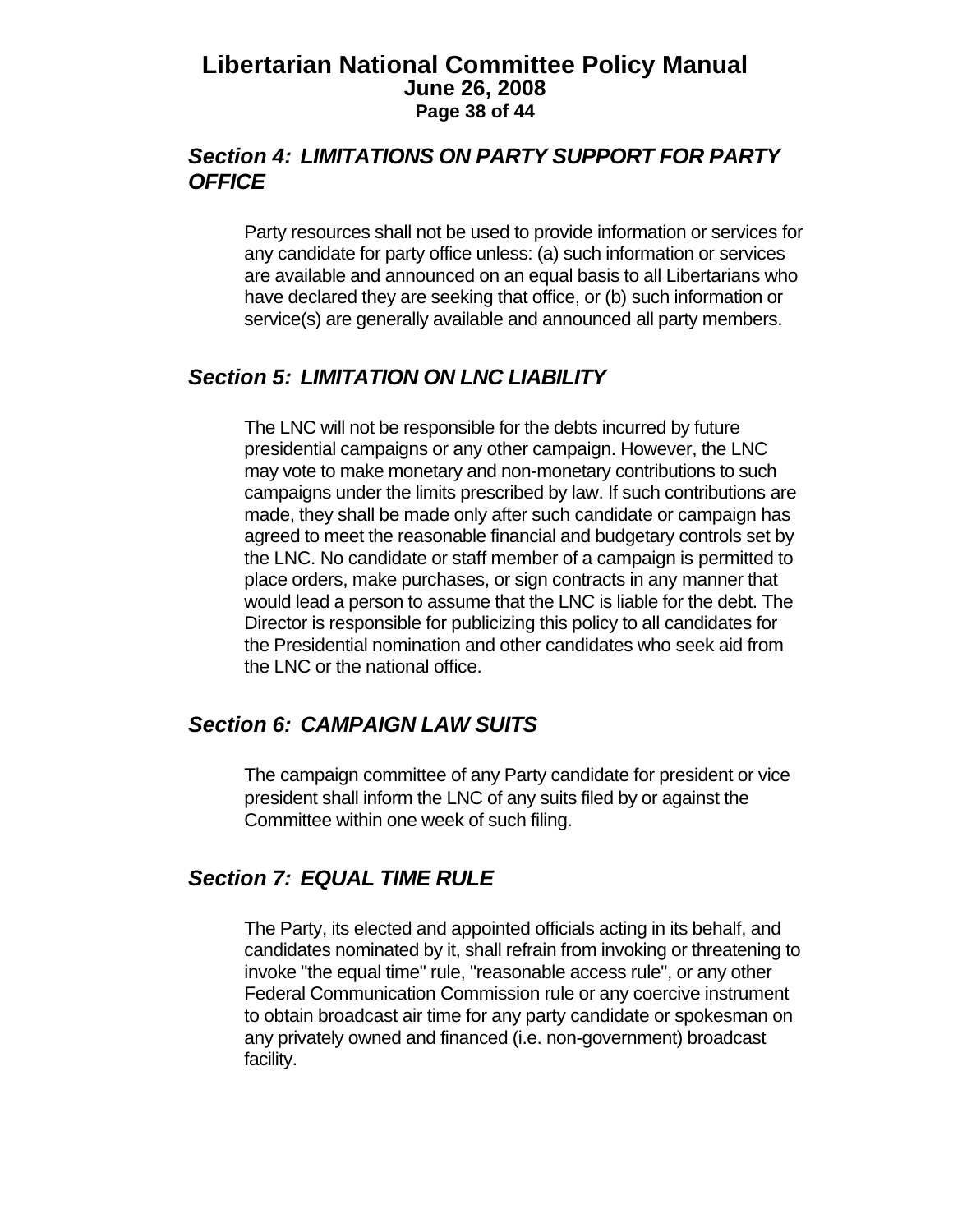# <span id="page-38-0"></span>**Libertarian National Committee Policy Manual June 26, 2008 Page 39 of 44**

# *Section 8: FAIR ELECTION LAWS*

The Party shall maintain membership in the Coalition for Free and Open Elections (COFOE).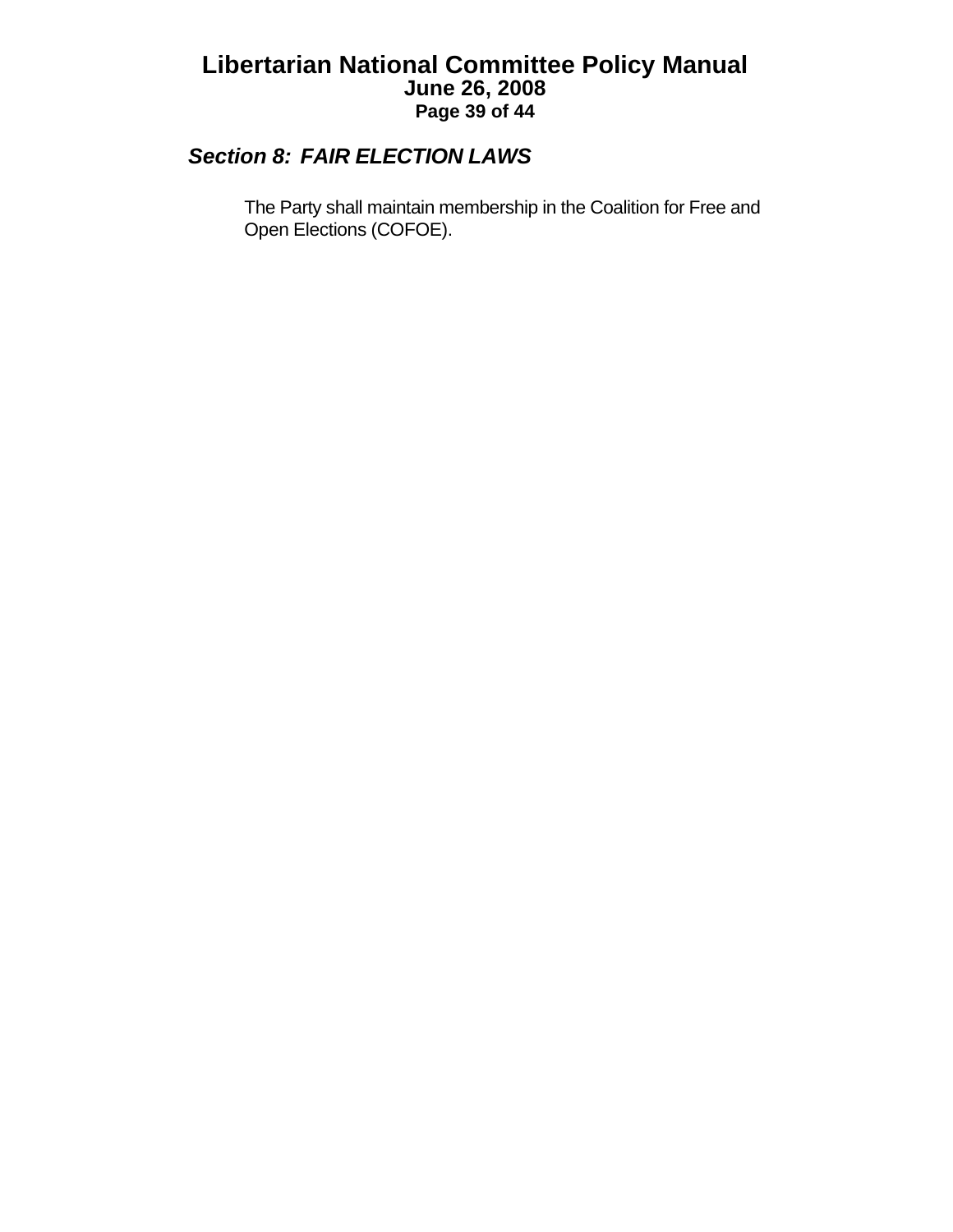# <span id="page-39-0"></span>**ARTICLE IX. PROJECTS**

# *Section 1: REQUIREMENTS FOR ESTABLISHMENT OF A PROJECT*

#### A. DEFINITION

A **Project** is anything that is not a core activity or which is not required to perform core activities. It can be:

- a perpetual project, such as candidate support;
- a long term project, without a clear end date, such as branding;
- a short term project with a distinct completion date, such as implementation of an accounting system; or
- an intermittent project, one that returns periodically, such as purchasing lists of registered voters.
- B. PROPOSAL

A detailed proposal specifying the purpose, means, personnel, and objectives proposed for the project must be prepared in writing and approved by the LNC. (All existing projects are to provide a proposal by the LNC meeting following the approval of this section.)

#### C. PROJECT MANAGER

A Project manager shall be selected by the LNC. The Project Manager will be responsible for the development and execution of the project. Vendor contracts, project communications to donors or service providers, and the fundraising content and timing are to be coordinated with the Executive Director. Use of the dedicated fund raising list, access to new LNC donor information, or access to available funds shall not be unreasonably withheld.

D. STAFF FUNCTIONS

LNC staff will:

- process and cage all fund raising receipts and maintain all project donor records in the donor database;
- pay all approved project expenses and maintain records of all project expenditures; creating contact (mail, e-mail, phone)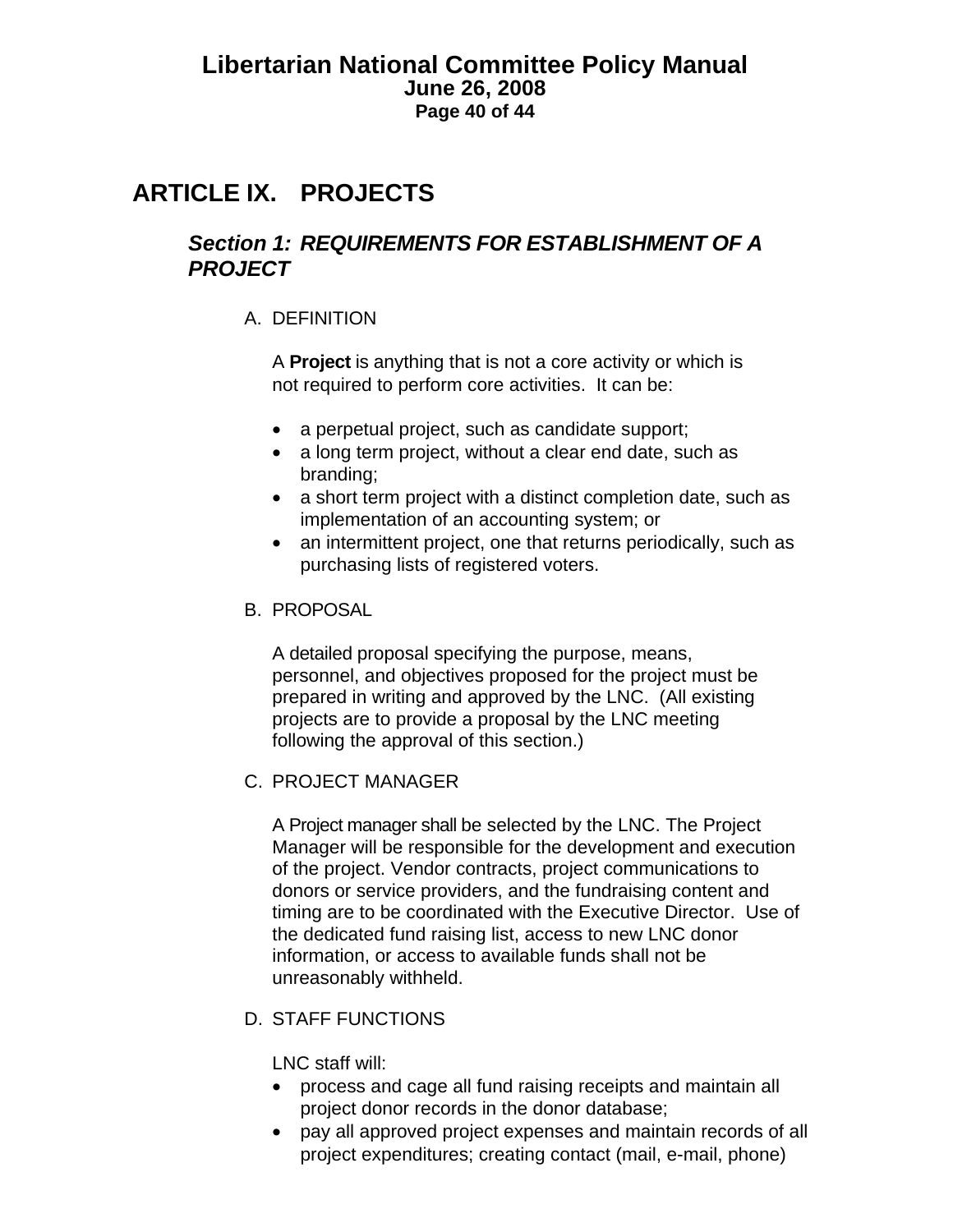# **Libertarian National Committee Policy Manual June 26, 2008 Page 41 of 44**

lists at the request project manager;

- create contact (mail, e-mail, phone) lists at the request of the project manager
- send bulk e-mails at the request of the project manager;
- provide bids for all printing and mailing expenses;
- provide an approved list of vendors for project expenses, where applicable;
- establish separate bank accounts, at the discretion of the executive director;
- establish an easy and prominent way to donate and pledge to the project on the website.

Staff shall not be responsible for oversight or direction of any project activity. All projects activities are to be directed by the Project Manager, or by a delegated party.

E. BUDGET

A budget for a new project must be included as part of the proposal to be approved by the LNC. Budgets for ongoing projects will be included in the annual budget.

F. FUNDING

Projects are to develop a dedicated funding stream, raising funds in a manner that does not substantially erode core fund raising. Use of the complete donor list for direct response mail, bulk emailing or telephone fundraising shall require the approval of the LNC.

#### G. PROJECT EXPENSES

Restricted Project Funds shall be charged:

- 1. All direct expenses of fund raising, including:
	- dedicated staff time for writing and/or proofreading;
	- all costs associated with fundraising (LP News ads, printing and postage).
	- merchant fees, if any.
	- All other expenses necessary to implement the project
- 2. A 10% of the amount of each contribution not to exceed \$10 which shall account for: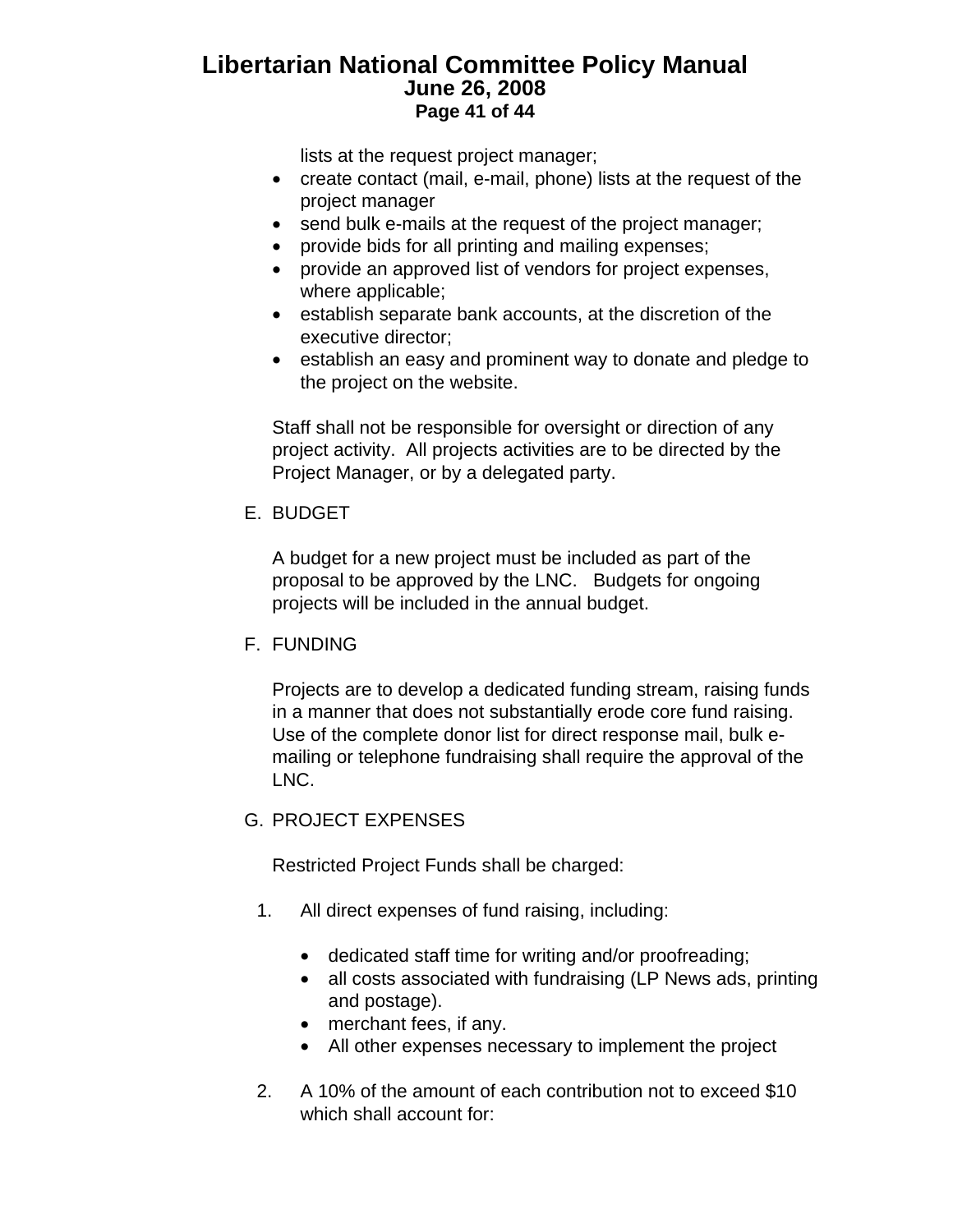# **Libertarian National Committee Policy Manual June 26, 2008 Page 42 of 44**

- caging and accounting for funds received and expenses paid;
- management oversight of caging, expenses and program implementation; and
- an allocated portion of occupancy and operations cost.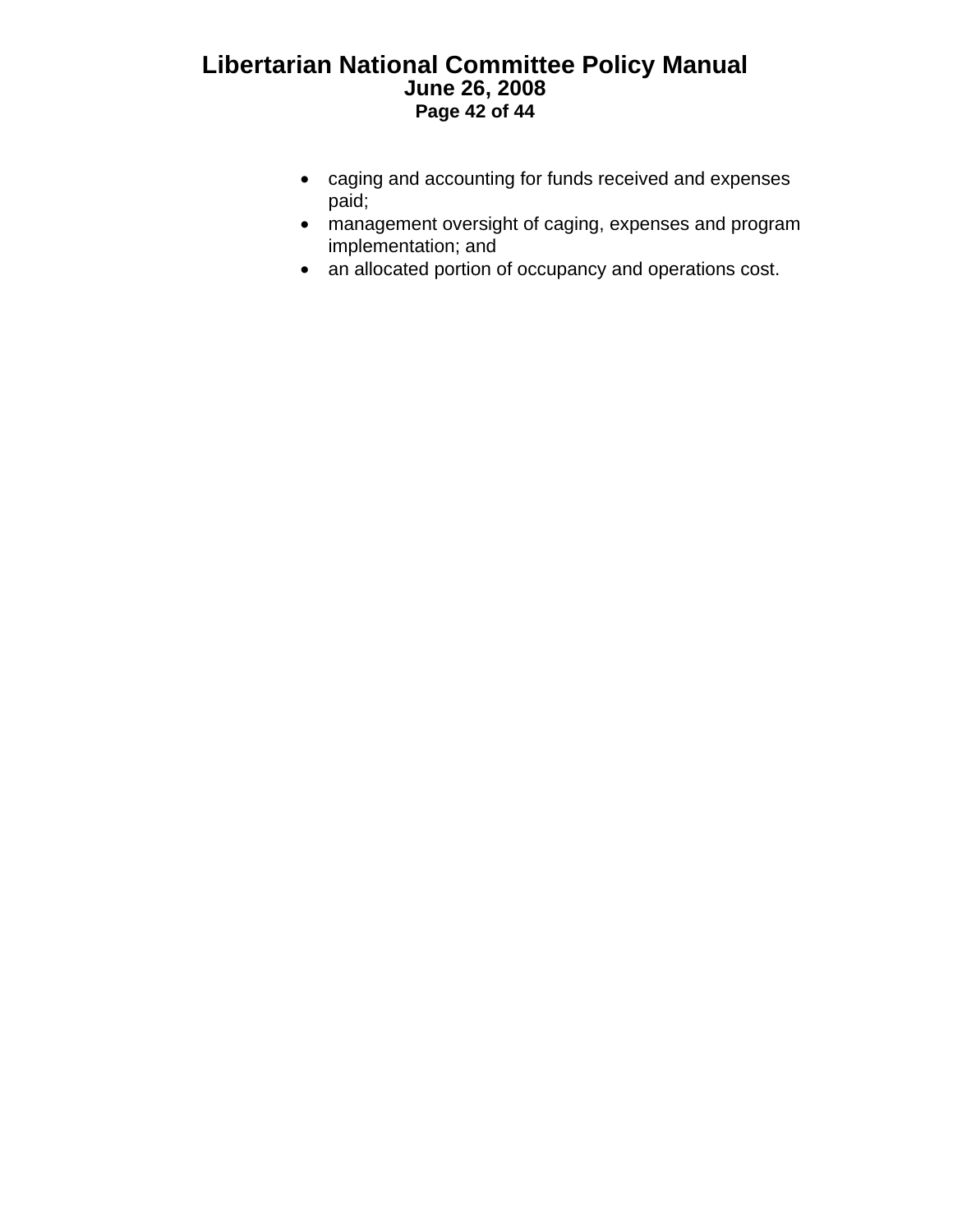# <span id="page-42-0"></span>**ARTICLE X. AFFILIATE RELATIONS**

# *Section 1: SPECIAL AGREEMENTS*

A. Special agreements with states require the approval of the full LNC.